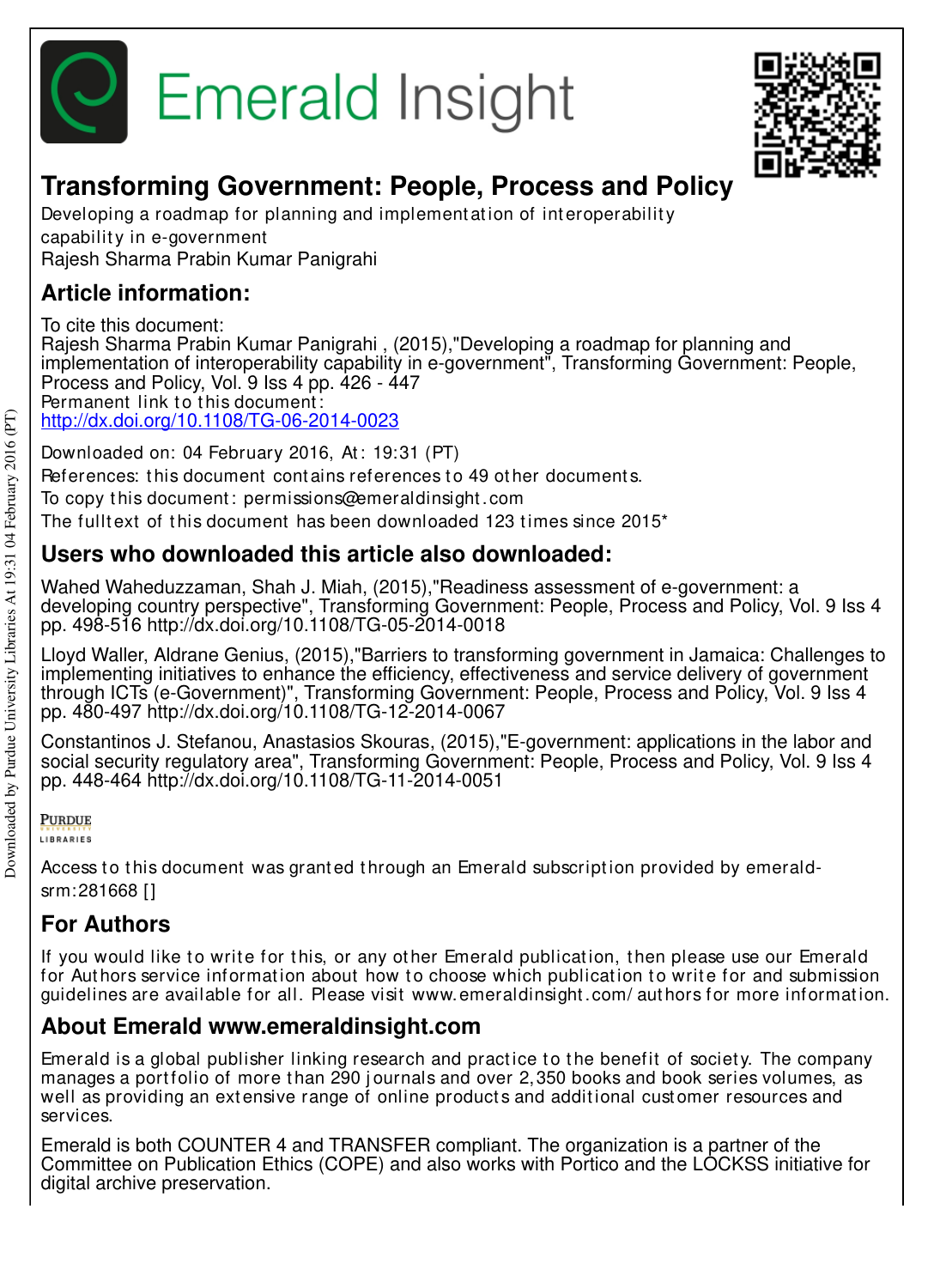\*Relat ed cont ent and download informat ion correct at t ime of download.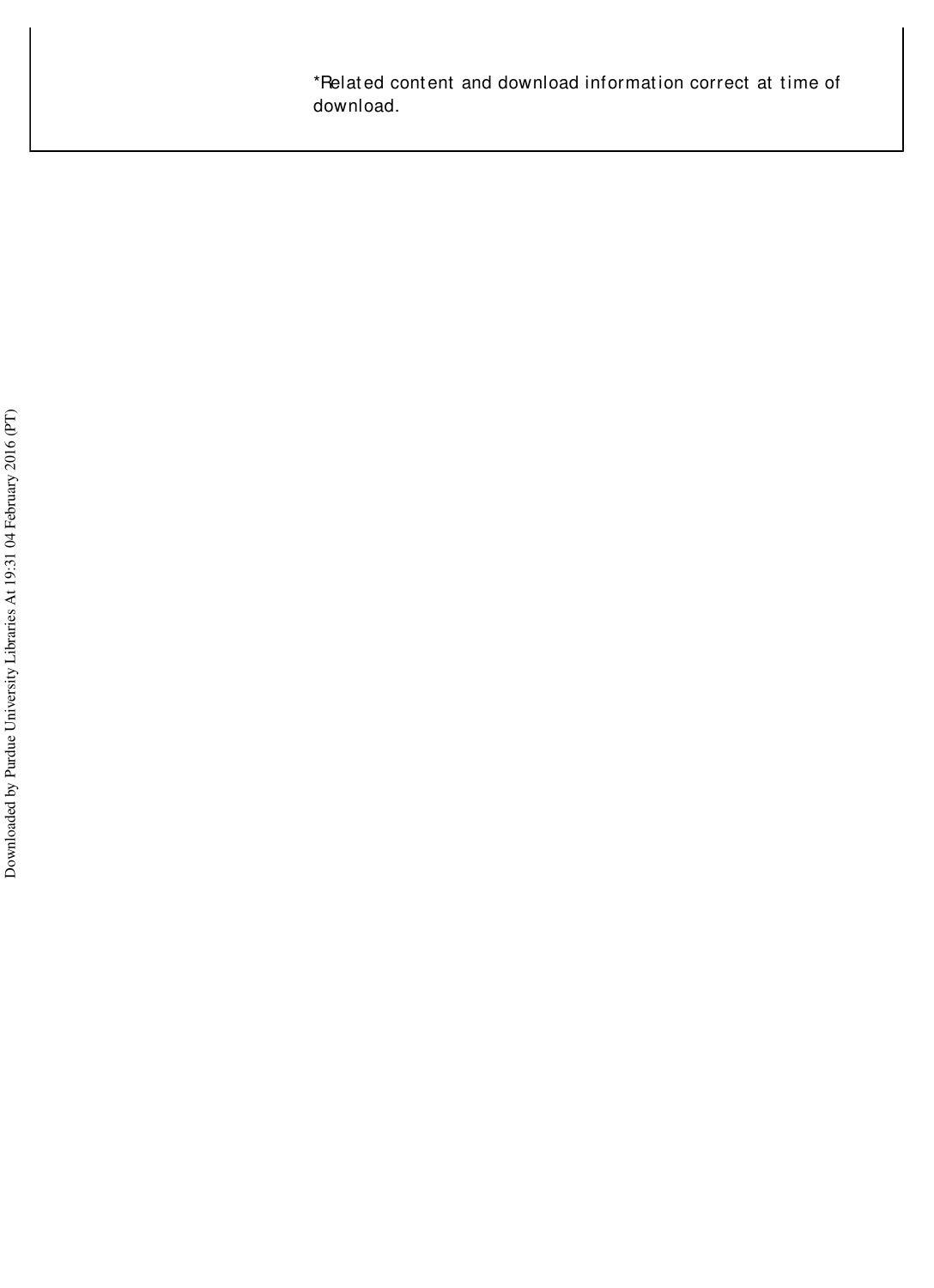#### The current issue and full text archive of this journal is available on Emerald Insight at: **www.emeraldinsight.com/1750-6166.htm**

TG 9,4

**426**

Received 21 June 2014 Revised 16 October 2014 28 April 2015 9 May 2015 Accepted 20 May 2015

# **Developing a roadmap for planning and implementation of interoperability capability in e-government**

Rajesh Sharma and Prabin Kumar Panigrahi *Department of Information Systems, Indian Institute of Management Indore, India*

#### **Abstract**

**Purpose** – The purpose of this paper is to propose a tool in the form of a roadmap for planning and implementation of interoperability capabilities. The issue of interoperability is gaining importance for offering services as "one-stop shop" due to rapid developments in the field of e-government in recent times. Several complexities are associated with this important dimension, and there is an urgent need for developing a tool to facilitate rollout of e-government projects with interoperability capabilities. The proposed roadmap can enable knowledge sharing among key stakeholders for building a common vision and contribute to planning and implementation of interoperability features of e-government.

**Design/methodology/approach** – The paper is an exploratory study using the phenomenographic interpretive approach. The literature review identifies the facets and the issues that are crucial for facilitating interoperability. The status of interoperability in some of the developed countries is reviewed where e-government is in a relatively mature stage. Based on the review, this paper identifies an initial set of issues that can guide semi-structured interviews with policymakers, partners and the government agencies implementing e-government projects. The views of these key stakeholders are then analyzed and used for developing the roadmap for implementation of interoperability of e-government services. The findings are then mapped in India's context for triangulation purpose.

**Findings** – The paper provides insights into various planning and implementation issues that have to be addressed for building interoperability capability. A roadmap is proposed encompassing the essential legal, regulatory, organizational and technical aspects that are deemed essential for successful planning and implementation of interoperability capability.

**Research limitations/implications** – The study has the limitation that the exploratory part of the study is based on inputs from key actors in the Indian context only. It needs to be validated by empirical studies in various contexts.

**Practical implications** – The roadmap proposed will be useful for the policymakers, as it can guide them for planning and implementing e-government systems with interoperability capabilities. It can be used as a knowledge-sharing tool for spreading awareness of steps required for designing and implementing interoperability capabilities.

**Originality/value** – The paper contributes by providing a tool in the form of a roadmap that can be used by the policymakers and implementers to take a holistic view of requirements for development of interoperability capabilities. The paper can form the basis for future research in specific issues of interoperability.

**Keywords** Government policy, E-Government, Standards, Interoperability, Roadmap

**Paper type** Research paper



Transforming Government: People, Process and Policy Vol. 9 No. 4, 2015 pp. 426-447 © Emerald Group Publishing Limited 1750-6166 DOI 10.1108/TG-06-2014-0023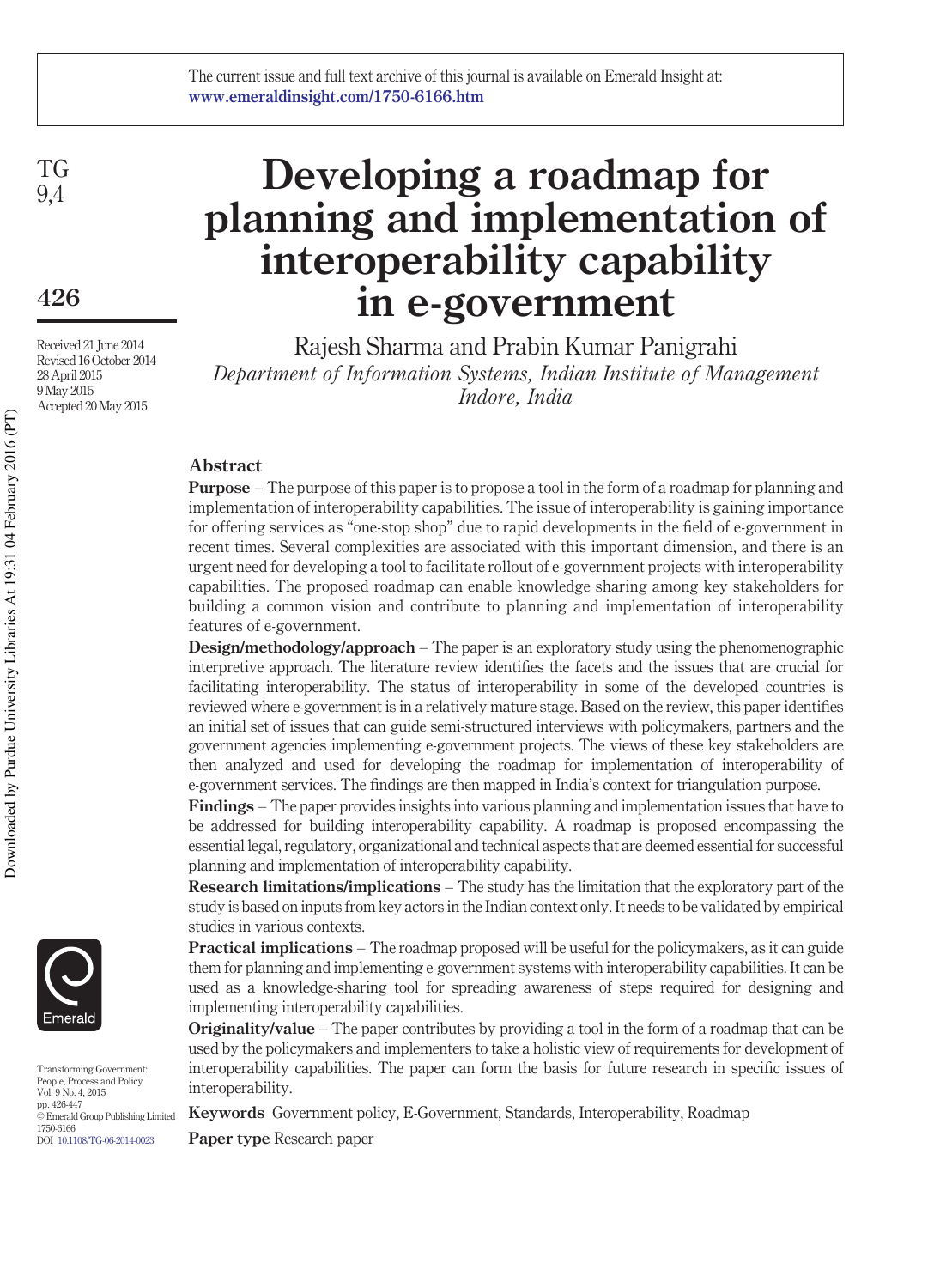#### **1. Introduction**

Interoperability is the "property of diverse systems and organizations to work together" (Gottschalk, 2009). For the purpose of integrated services delivery, the data from various applications, which are distributed logically as well as physically, need to be exchanged seamlessly in a secure way (GOI, IFEG document, 2012). This requires interoperation of their independent e-government information systems (Scholl and Klischewski, 2007). Interoperability has been considered to be a key determinant for indicating maturity of the e-government (Estermann *et al.*, 2009). Interoperability capability can be defined as the ability of systems to interoperate with each other.

Interoperability is gaining importance from the perspective of citizens as well as the governments. It enables citizens to access government services as "one-stop shopping" (Layne and Lee, 2001), leading to significant saving of time and efforts. From the government perspective, it enables faster delivery of e-government services (due to improved back-end processes) with less errors (due to consolidated view of data) at less cost (due to elimination of duplication of data entry and processing) as compared to the present fragmented system of delivery.

However, despite the advantages of interoperability to citizens and government, there are several challenges and limitations to its proliferation, as it is a complex phenomenon with constraints in various dimensions such as technology, organizational capabilities, syntactic and semantics (Scholl *et al.*, 2012; Guijarro, 2007). The complexity is compounded by the fact that these constraints differ from country to country, as they are contingent upon prevailing political, economic, social and technological conditions in the country. United Nations e-government Survey (2014) reveals that there is a wide disparity among the countries with respect to maturity of e-government services being provided. Out of 193 member countries, The Republic of Korea, Australia and Singapore are reported to be the top three countries in terms of maturity of e-government services, while the three countries of Africa, Somalia, Eritrea and Niger are at the bottom of the ranking. The survey is based on E-Government Development Index which takes into account the extent of provision of online services, telecommunication connectivity and human capacity in the country. The survey clearly shows that socio-economic, technology and political factors play an important role in readiness for e-government.

Multidimensional facet of e-government maturity calls for taking a holistic view of the phenomena of interoperability. Although prior research has looked at individual dimensions of interoperability capability, but there is a scarcity of applied research which can be of use for the practitioners by providing a holistic view of essential activities for planning and implementation of interoperability capability. The objective of the paper is to fill this research gap by proposing a roadmap for developing interoperability capability based on the findings from prior research, experience of developed countries and insights from the stakeholders involved in the process. This proposed roadmap will be useful for the practitioners and researchers alike. The practitioners can utilize it for effective planning and implementation of interoperability capabilities, while researchers can use it as a framework for future empirical studies. It can be used as a knowledge-sharing tool for externalizing the tacit knowledge generally embedded with few stakeholders and can facilitate in evolving a common vision across all levels of stakeholders, thereby contributing to faster implementation of interoperability features of e-government services.

Interoperability capability in e-government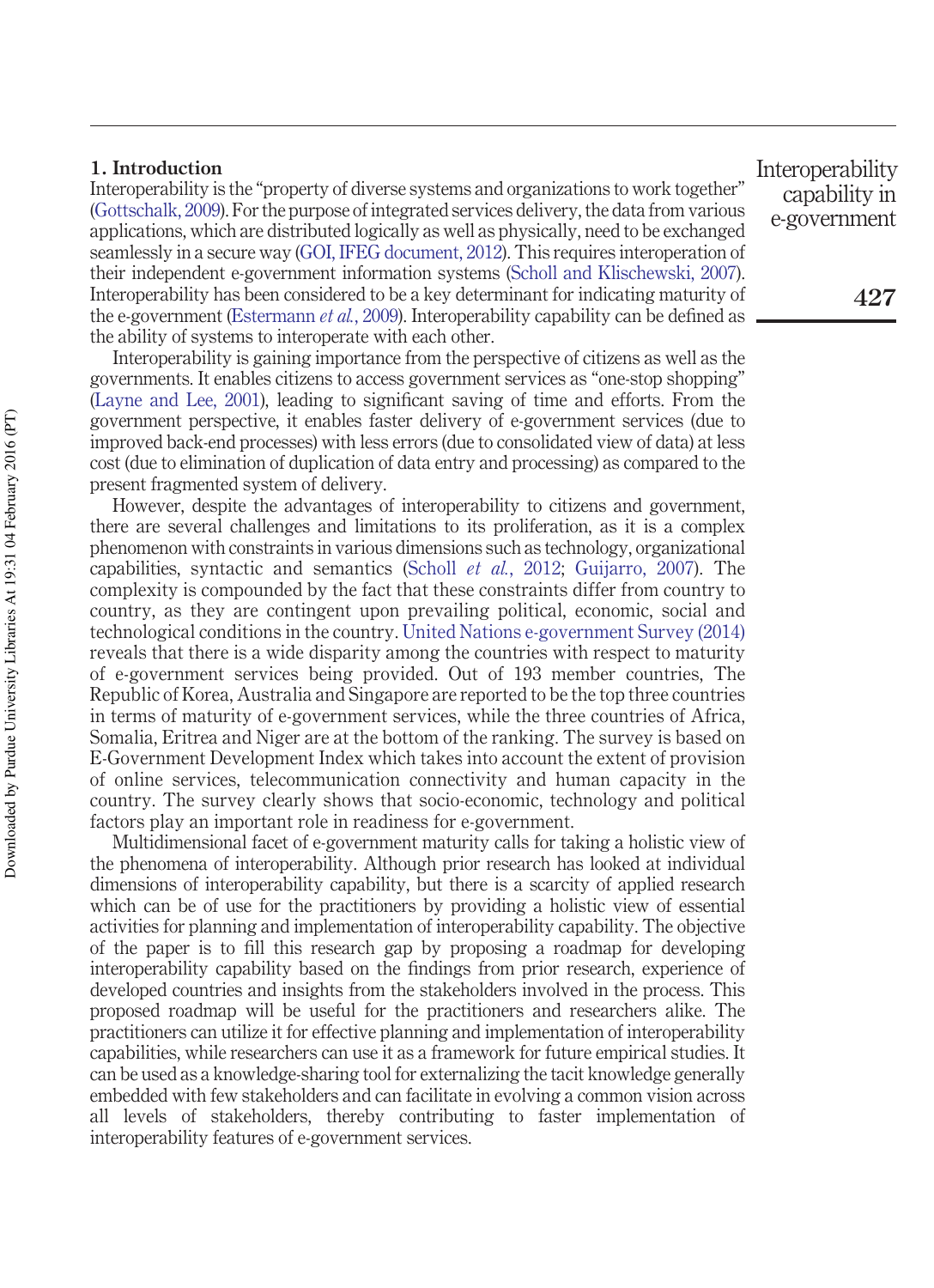We believe that it is the appropriate time for developing such a roadmap because interoperability is at a nascent stage in most developing countries. The proposed roadmap can ensure that the policymakers do not lose sight of any of the important activities in the planning phase while embarking on the path of delivering e-government services with interoperability features.

Based on the objective of the study, we define our research questions (*RQ*) of the paper as follows:

*RQ1*. What are the major issues that need to be addressed for planning and implementation of interoperability capabilities?

Several facets of interoperability have been identified in prior research. Kubicek (2009) emphasized the importance of four layers of interoperability, namely, technical, syntactical, semantic and organizational interoperability. Similarly, studies by Charalabidis *et al.* (2009) and Pardo and Tayi (2007) have crystallized different dimensions and contexts for interoperability. These studies can form the basis for applied research in this paper to enable faster proliferation of interoperability capabilities:

*RQ2*. How can these issues be addressed while planning and implementing interoperability capabilities?

Identifying the key issues for developing interoperability capability is only one part of the solution for uniform development of these capabilities. The ultimate question is how these identified issues can be presented to the key stakeholders so that they have a common vision for addressing these issues at the planning and implementation stage itself. Moreover, while some of the issues may have a straightforward solution, other issues may require weighing pros and cons of multiple available solutions in view of the prevailing context. This research question addresses such issues and attempts to provide pros and cons of the multiple options available in the form of a roadmap.

These two research questions sufficiently capture the inputs required by the practitioners for effective planning and implementation of interoperability capabilities which is the objective of this study.

#### **2. Literature review**

Interoperability is an emerging area of research which has source of knowledge in research papers, government documents and country experiences. The literature review is accordingly carried out in two sections. The first section looks at the prior research consisting of research papers, white papers and government documents related to interoperability. In the second section, the status of interoperability in various countries is reviewed. Insights from both sections are combined to form a set of issues that form the basis for further exploratory research.

#### *2.1 Review of prior research on interoperability*

The revolution in information and communication technology (ICT) has significantly changed public governance (Heeks, 1999). This revolution has enabled transformation of government administration by adopting the principles of ICT in governance (Abramson and Means, 2001), leading to the concept of e-government which can be defined as "the use of information technology to enable and improve the efficiency with which government services are provided to citizens, employees, business and agencies"

TG 9,4

**428**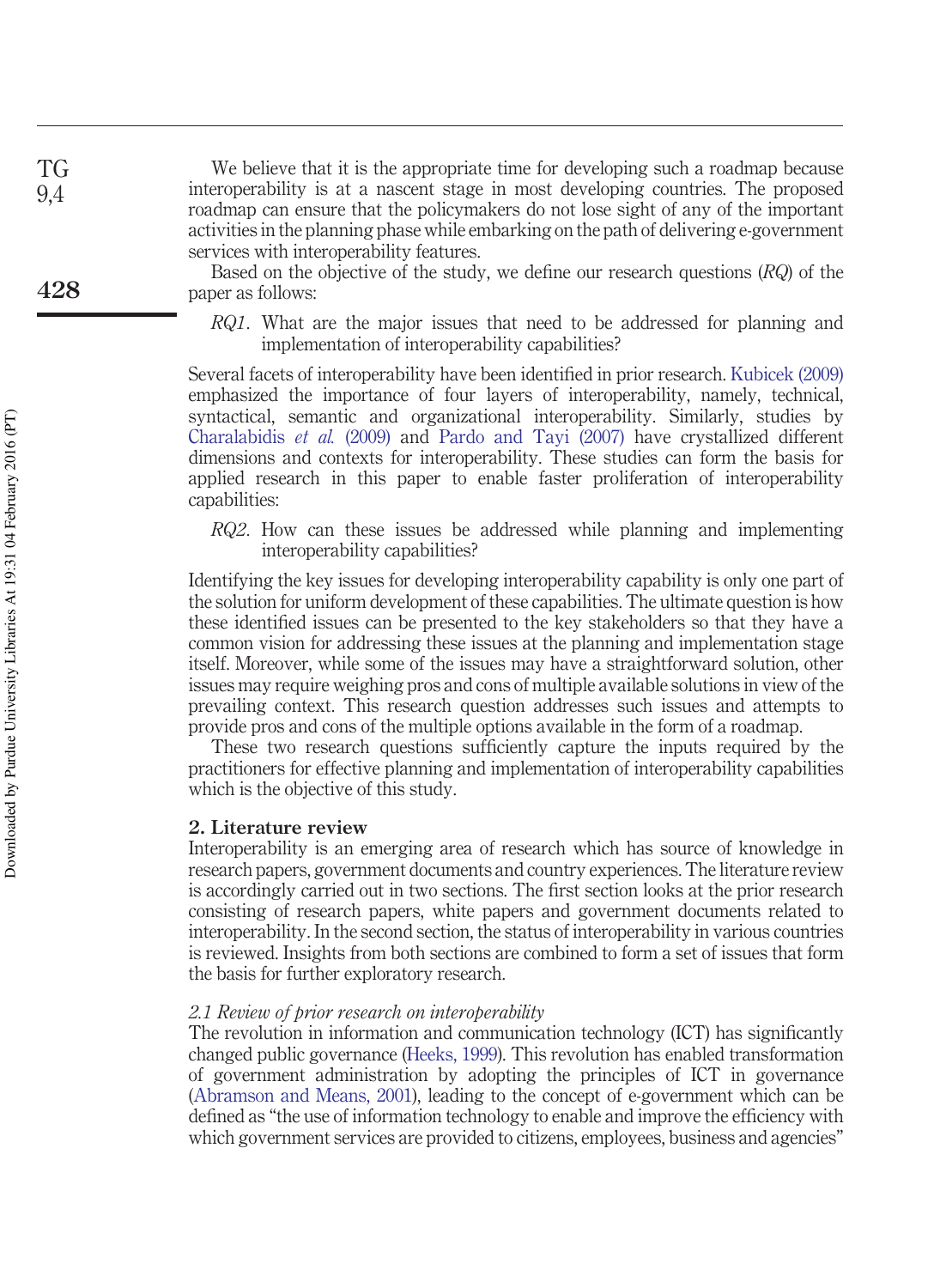(Carter and Belanger, 2005). It offers advantages of lower costs, promoting Interoperability transparency, eliminating corruption besides providing new possibilities for resolving rural poverty and inequality which can lead to a better future for the citizens (Schware, 2000; Wadia, 2000).

The literature reveals that a number of stage models have been developed to capture the evolution of e-government and for predicting the future direction (Lee, 2010). Some of the classical and often cited models from the literature are summarized in Table I.

Layne and Lee's (2001) model of evolution of e-government is the most cited model which indicates that the catalogue stage is the first stage of e-government where government Web sites have the functionality of displaying government information. At the transaction stage, citizens can interact with the government departments online for fulfilling their service requests. At the vertical integration stage, local, state and central government departments catering to the same function are connected, while horizontal integration stage envisages integration across functions and services. These stages are depicted differently in various models shown in Table I, but the common theme is the evolution of e-government from just a stand-alone online presence of the government department to horizontal and vertical integration at maturity stage. Such evolution in maturity of e-government can take place only when the government organizations have the ability to share and integrate information across organizational boundaries (Dawes and Pardo, 2002; Gil-Garcia *et al.*, 2005).

Maturity of e-government with horizontal and vertical integration requires interoperability capability. The difficulties associated with achieving interoperability have been well recognized by the researchers. Scholl and Klischewski (2007, pp. 893-895) have listed nine types of constraints, namely, "constitutional/legal, jurisdictional, collaborative, organizational, informational, managerial, cost, technology and performance"which are to be addressed for interoperability.

Keeping in view the multiple dimensions involved, prior research has several frameworks to capture the complexities of interoperability. Cresswell *et al.* (2005) describe government interoperability as a set of multidimensional, complimentary and dynamic capabilities pertaining to policy, management and technology aspects. Pardo *et al.* (2012, p. 12) proposed a socio-technical perspective of interoperability with four strands, namely, enterprise architecture, capability maturity, information sharing and information systems. They have identified 16 dimensions of seven different capabilities ("business architecture, governance and leadership, strategic management, operational management, information policy, cross-organizational collaboration and technological readiness" under these four strands which are to be focused upon for success of interoperability.

At a more basic level, several layers and dimensions of interoperability have been identified by researchers which can help to reduce the complexity of the issue by breaking it down into manageable parts. Kubicek (2009) identified four layers of interoperability "technical, syntactical, semantic and organizational interoperability" and emphasized the need for standards for these layers which can lead to seamless working for interoperability. Charalabidis *et al.* (2009) suggested that the three dimensions of interoperability which are essential for seamless working pertain to the institutional, the functional and the technical domains. Pardo and Tayi (2007, p. 697) crystallized four contexts for information sharing, namely, "technology, organizational work flow, inter-organizational setting and policy and social environment". These

capability in e-government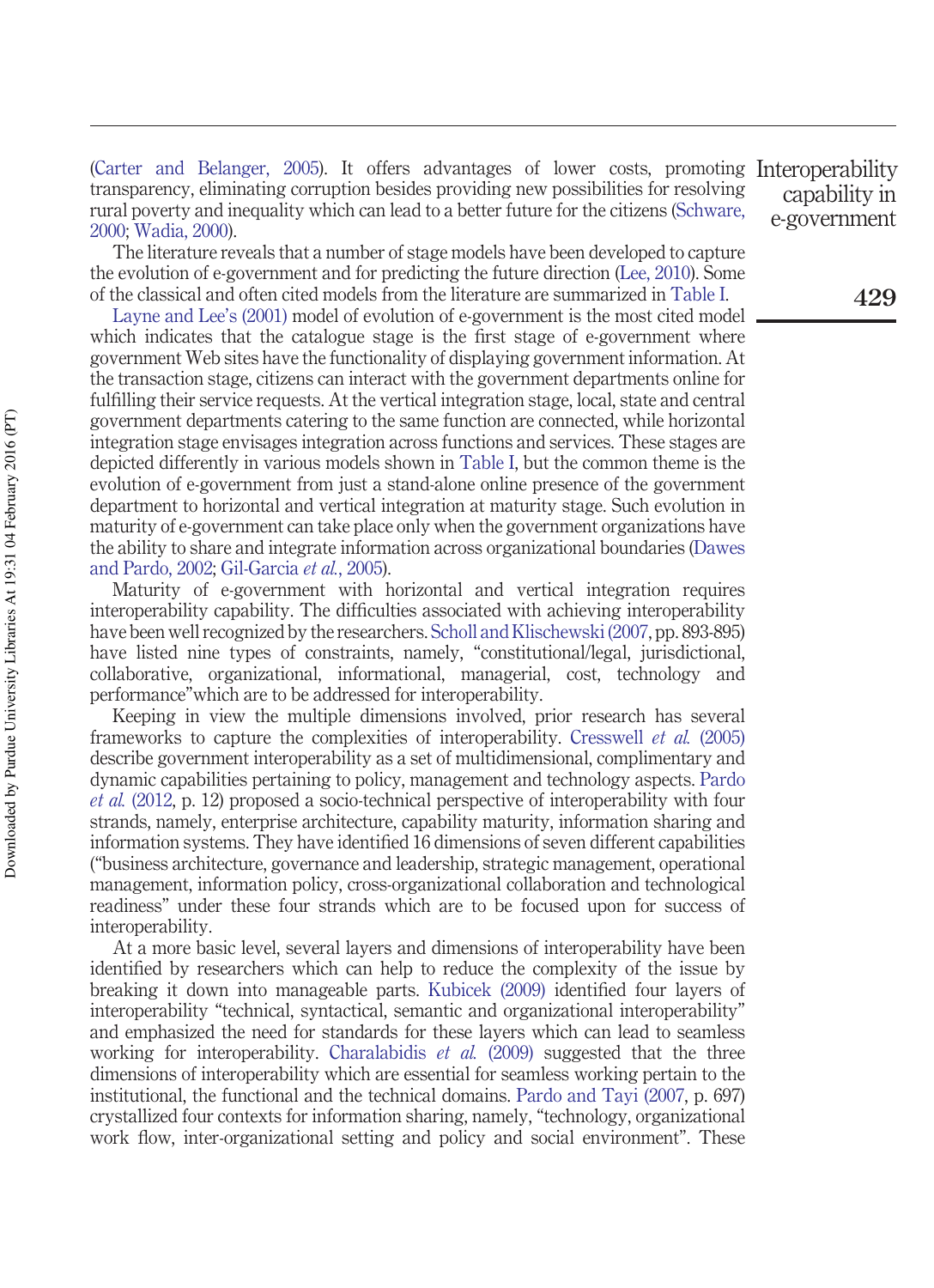| Table I.<br>Comparison of the<br>classic e-government<br>models |                              |                                                                    |                                           |                            | 430                           | $\mathcal{T} \mathcal{G}$ 9,4 |
|-----------------------------------------------------------------|------------------------------|--------------------------------------------------------------------|-------------------------------------------|----------------------------|-------------------------------|-------------------------------|
| Source                                                          | Step 1                       | Step <sub>2</sub>                                                  | Step <sub>3</sub>                         | Step 4                     | Step 5                        | Step 6                        |
| Layne and Lee (2001)                                            |                              | Catalogue                                                          | Transaction                               | Vertical                   | Horizontal                    |                               |
| Baum and Di Maio<br>(2000)                                      |                              | Presence                                                           | Interaction                               | Transaction<br>integration | Transformation<br>integration |                               |
| Ronaghan (2001)                                                 | Emerging Presence            | <b>Enhanced Presence</b>                                           | Interactive                               | Transactional              | Seamless                      |                               |
| Hiller and Bélanger                                             |                              | Information dissemination                                          | Two-way                                   | government<br>Integration  | Transaction                   | Participation                 |
| Wescott (2001)<br>(2001)                                        | E-mail & internal<br>network | Enable inter organizational<br>and public access to<br>information | communication<br>communication<br>Two-way | Exchange of<br>value       | democracy<br>Digital          | government<br>Joined-up       |
| Source: Coursey and Norris (2008)                               |                              |                                                                    |                                           |                            |                               |                               |

Downloaded by Purdue University Libraries At 19:31 04 February 2016 (PT) Downloaded by Purdue University Libraries At 19:31 04 February 2016 (PT)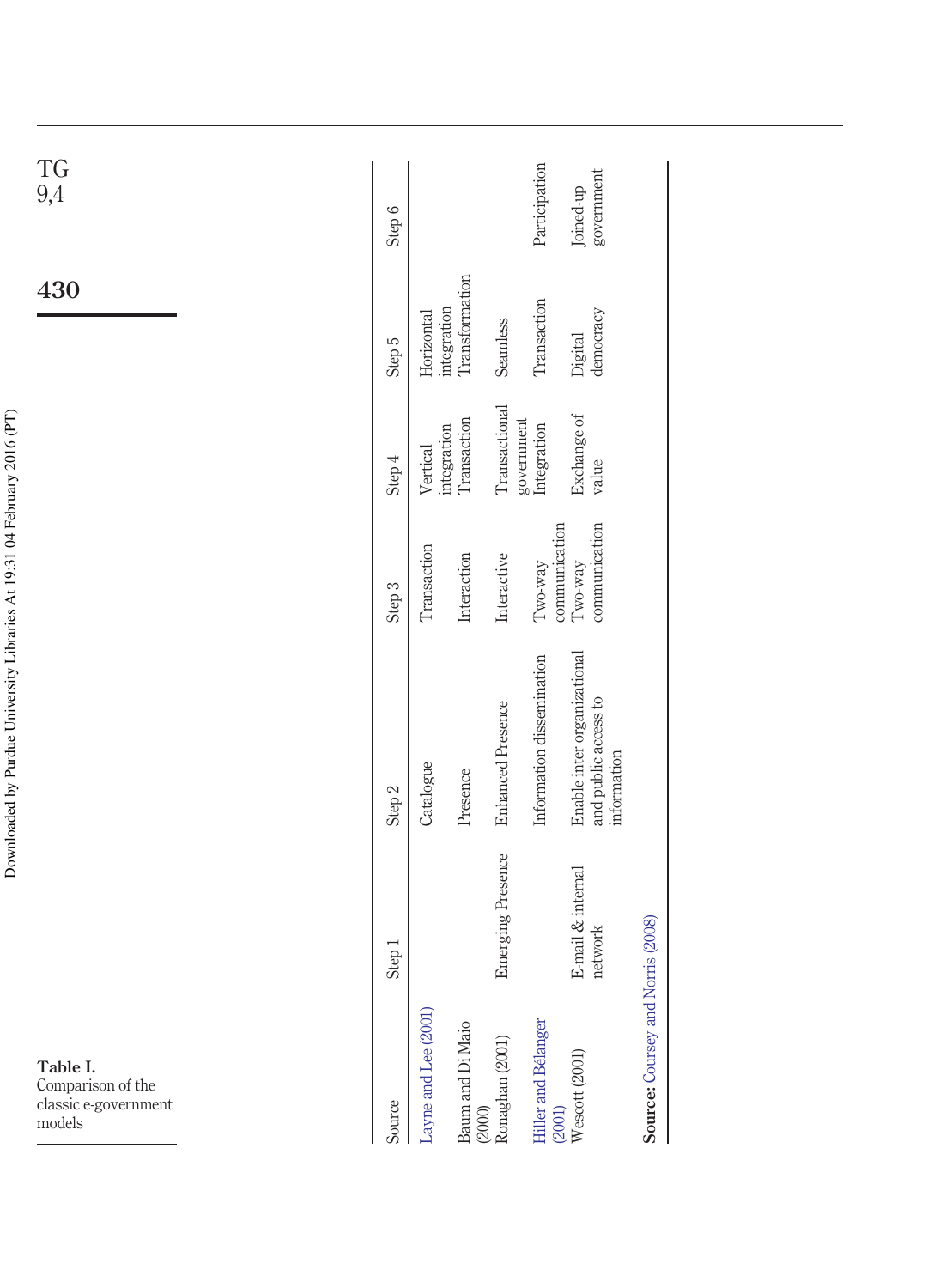contexts can provide enabling and constraining forces for interoperability. Hind *et al.* (2014) have compared various frameworks of semantic technologies for facilitating interoperability and developed an enhanced framework for semantic description of public services.

Several studies have been carried out to understand the factors related to policy, technology and organizations which are hindering the progress of interoperability. Chatfield and AlAnazi (2015) carried out an analysis of a Saudi Arab Government portal and found that initially the Web site did not facilitate sharing of information. However, development of e-government interoperability policy framework and collaborative governance had an important role in delivering integrated interoperable e-government to the citizens. Sheffer *et al.* (2014) developed a fuzzy rule-based system to assess the maturity level of technical interoperability of the institution involved in delivery of e-government services. Tripathi *et al.* (2013) carried out an empirical study on the effect of organizational factors on adoption of interoperability in Indian portals and found that financial resources and promotional efforts are the two organizational factors that need to be focused upon for a higher level of interoperability. In a study on various countries of the European Union,Otjacques *et al.* (2007) found that there are significant differences in legal and administrative provisions and technical standards of these countries. They concluded that such differences are likely to result in problem of interoperability among these countries. They stated the need for Single Identification Number (SIN) and digital signature authentication for interoperability. Scholl and Klischewski (2007) concluded that the interoperability complexity increases as the number of organizations increase because the issues of interoperation multiply resulting in reduced degree of interoperability. They predict that high degree of interoperability can result only with limited participants. Further, it is well recognized that interoperability is an incremental process and can only evolve over a period of time. In this regard, Gottschalk (2009) has proposed that the interoperability is a temporal process and evolves over five stages, namely, computer, process, knowledge, value and goal interoperability.

Implementation of interoperability requires techniques can enable seamless transactions between government departments. A suggested solution for this purpose is that of adopting standards (Kubicek, 2009; Dawes, 2008) for various dimensions of interoperability discussed above. Open standards are now playing an important role in government interoperability (Guijarro, 2007; Kubicek *et al.*, 2011).

Another technique for implementing interoperability is centralization of the tasks in which different applications involved are owned and run by a single agency. However, while this may be feasible in a small country, it may not be relevant for large countries due to issues of jurisdiction, authority and political intervention. Implementing a clearing house can serve as a temporary measure for implementation of interoperability which mainly includes data conversion from one format to another format. However, this is not useful in the long run. The important facets of interoperability capability are identified from the literature and presented in Table II.

Review of prior literature indicates several facets to be considered for the study on developing interoperability capabilities such as layers of interoperability, need for standards, information sharing capability, need for single identity and digital signatures for authenticating transaction. The constraints and factors that can hinder developing interoperability capabilities are also indicated in prior research.

**Interoperability** capability in e-government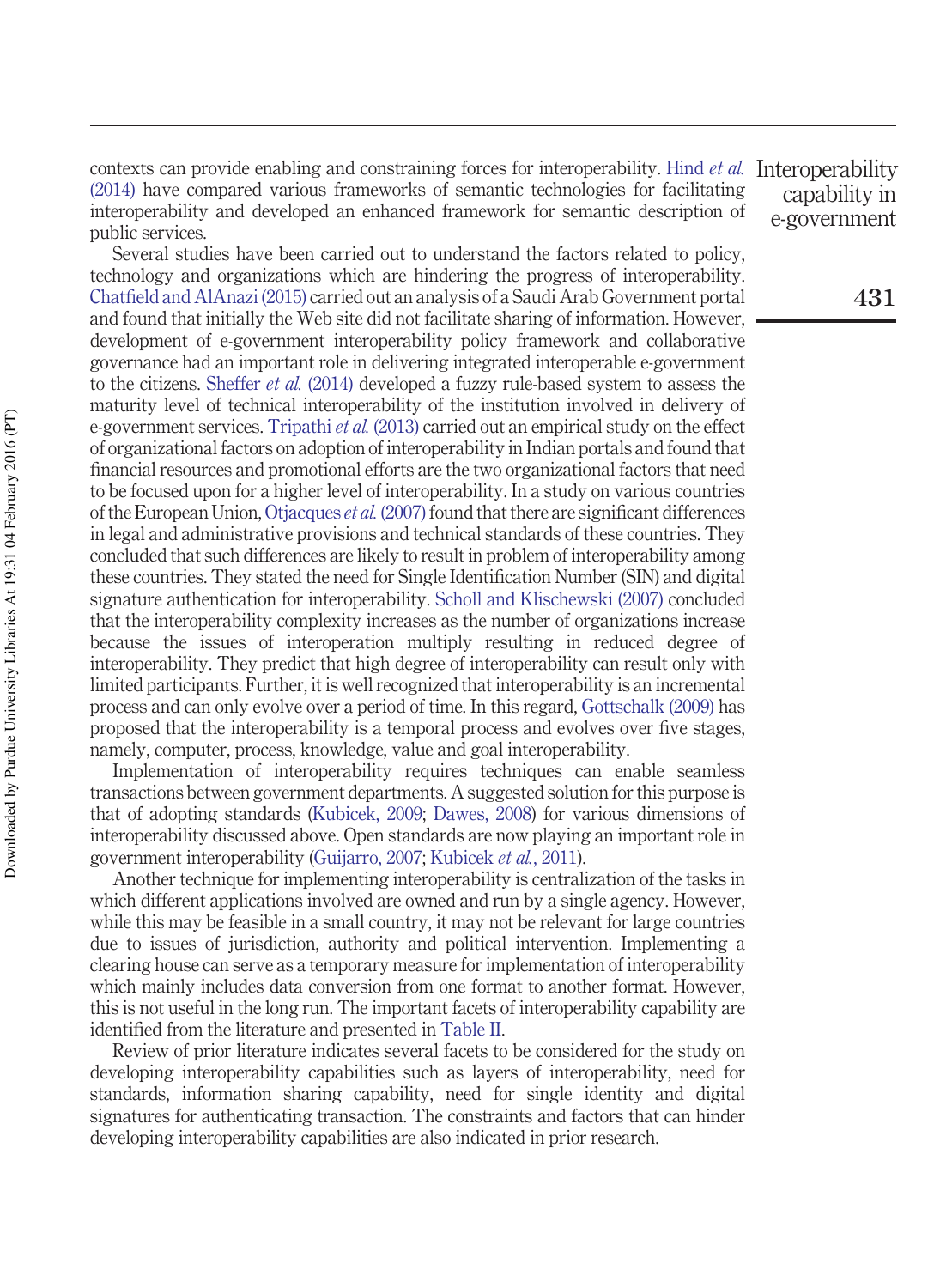| TG                                                                          |                                  |                                                             |                                                                                                                                                                                                                                      |
|-----------------------------------------------------------------------------|----------------------------------|-------------------------------------------------------------|--------------------------------------------------------------------------------------------------------------------------------------------------------------------------------------------------------------------------------------|
| 9,4                                                                         | Source                           | Facet                                                       | Core findings identified in research                                                                                                                                                                                                 |
|                                                                             | Cresswell et al. (2005)          | Information sharing<br>capabilities                         | Identifies 16 major dimensions of information<br>sharing capability in respect of organization,<br>policy and technology aspects                                                                                                     |
| 432                                                                         | Otjacques et al. (2007)          | Factors hindering<br>interoperability                       | Differences in legal and administrative<br>provisions and technical standards hinder<br>interoperability                                                                                                                             |
|                                                                             | Pardo and Tayi (2007)            | Identification and<br>authentication<br>Information sharing | Need of SIN and digital signature<br>authentication for interoperability<br>Technology, organizational work flow,<br>organizational setting and social environment<br>determine information sharing for                              |
|                                                                             | Scholl and Klischewski<br>(2007) | Constraints in<br>interoperability                          | interoperability<br>Identifies constraints in "constitutional/legal,<br>jurisdictional, collaborative, organizational,<br>informational, technology, managerial, cost<br>and performance dimensions" (pp. 893-895)                   |
|                                                                             | Kubicek (2009)                   | Layers of interoperability                                  | Interoperability has technical, syntactical,<br>semantic and organizational layers.<br>Standards are to be specified for each layer                                                                                                  |
|                                                                             | Gottschalk (2009)                | Evolution                                                   | Evolves over five stages, namely "Computer,<br>Process, Knowledge, Value and Goal<br>interoperability" (p. 78)                                                                                                                       |
|                                                                             | Kubicek (2009), Dawes<br>(2008)  | Techniques for seamless<br>transactions                     | Adopting standards                                                                                                                                                                                                                   |
|                                                                             | Charalabidis et al.<br>(2009)    | Dimensions of<br>interoperability                           | Institutional, functional and the technical<br>domains                                                                                                                                                                               |
| Table II.<br>Important facets of<br>interoperability from<br>prior research | Pardo et al. (2012)              | Capabilities required for<br>interoperability               | Requires capabilities in policy, management<br>and technology aspects. Identifies seven<br>capabilities required along dimensions of<br>enterprise architecture, capability maturity,<br>information sharing and information systems |

#### *2.2 Review of status of interoperability in countries*

Review of best practices in developed countries can provide important inputs for preparation of guidelines for planning and implementation of e-government. The status papers prepared by international institutions like UNDP and the comparative studies in various research papers are important sources of information for such review.

Charalabidis *et al.* (2009) presented the National Interoperability Framework (NIF) of nine countries, namely, Australia, Belgium, Denmark, Estonia, Germany, Greece, New Zealand, UK and USA. Adoption of common open technical standards was found to be the technique for implementation of technical and syntactic interoperability in these countries. At the same time, they also found that NIF of these countries are not identical to each other. This fact points to the need for customizing NIF on the basis of cultural differences and specific needs of the national public administrations. However, the management of NIF in these countries is by a governmental agency.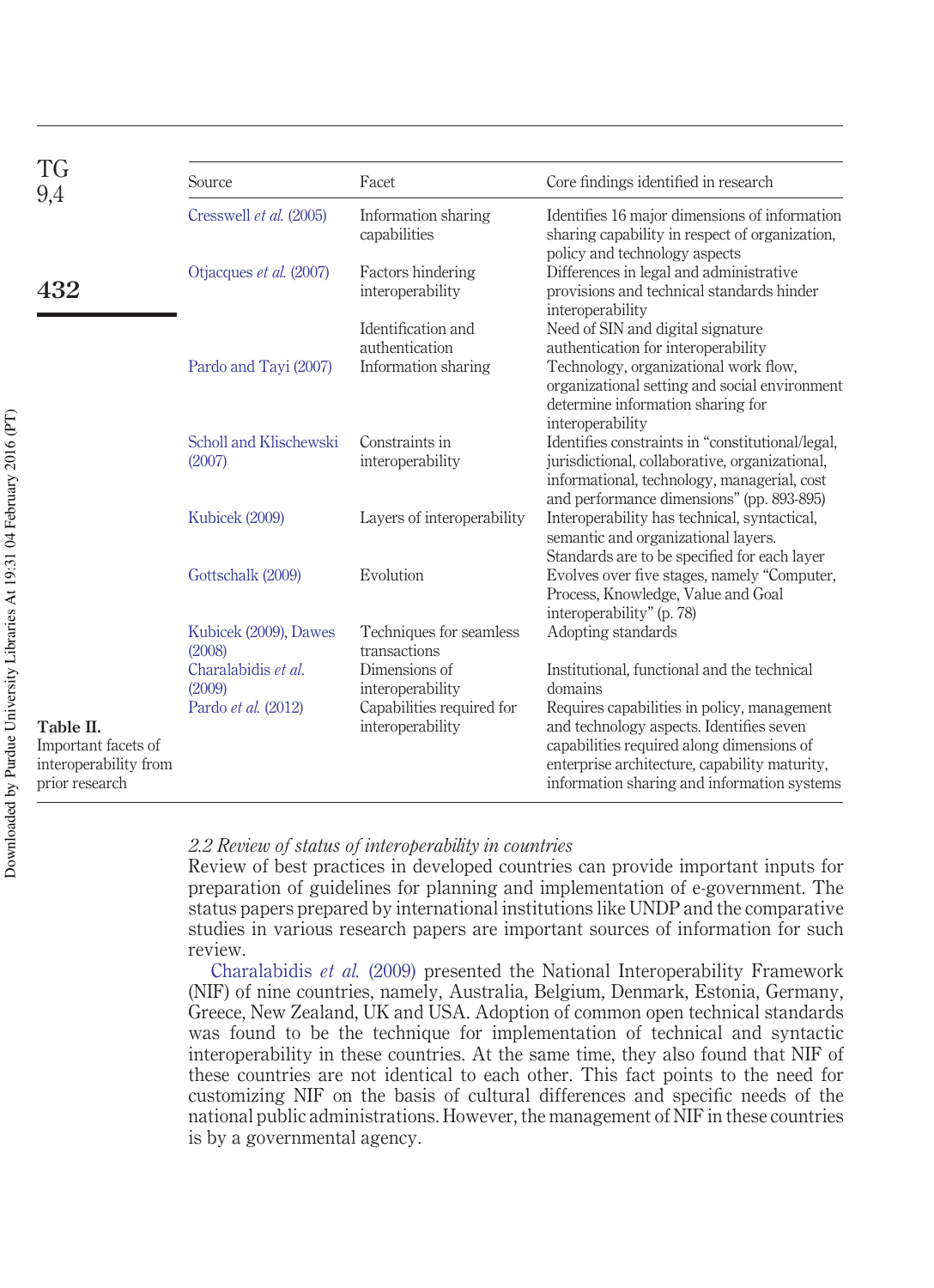A study carried out by UNDP (2007) compares and analyses eight NIF of Australia, Interoperability Brazil, Denmark, Germany, Malaysia, New Zealand, UK and the European Union (EU). They have listed seven essential principles being followed, namely, interoperability, scalability, reusability, openness, market support, security and privacy. Three more principles listed were accessibility and multilingual in EU and transparency in Brazil.

Another study is a white paper by the consulting firm CS Transform (CS Transform, 2011) in which they have studied the E-Government Interoperability Frameworks (E-GIF) of 30 countries with a view to provide guidance to the countries which are in the process of setting up their E-GIF. The study found that the three major drawbacks toward interoperability in these countries were over-engineering, inadequate implementation and lack of focus of transformation of governance. The study looked into the necessity of specifying standards for implementing interoperability and suggested that instead of detailed specification, the standards should be broadly specified as open, mature, internationally accepted and easily deployable as this will quicken the pace of implementation.

A comparative analysis of 21 GIFs in developed and developing countries by Ray *et al.* (2011) indicates that most of the GIFs primarily concentrate on technical and syntactical aspects only and less attention is given to details of organizational and semantic issues. In India, the Department of Information Technology (DIT) under the Ministry of Communication & IT (MoCIT), Government of India (GoI), is designated as the nodal agency for developing the Interoperability Framework on e-Governance (IFEG) under the National e-Governance Plan 2006. The institutional mechanism for preparing the standards consists of working groups/expert groups and specialist committees consisting of experts from related government departments, industry and academia. The draft standards are displayed for review by public before notification [\(www.egovstandards.gov.in\)](http://www.egovstandards.gov.in). The standards relating to semantic and organizational interoperability are under preparation while the GoI has notified the technical standards in June 2012.

The above studies indicate that the technique of standards has been followed by most of the countries in the form of layers of interconnection, data integration, metadata, information access and presentation, standards for business areas, standards for Web services and security. Due importance has been accorded to organizational and data/ semantic dimension of interoperability too.

The standards are recognized to be evolving as per life cycle and are categorized as emerging (under development), current (ongoing) or fading (to be abandoned in future). As regards type of standards to be followed, all countries prefer open standards except UK which mentions international standards rather than open standards. Compliance for GIF in these countries is ensured by specifying GIF as policy, providing GIF compliance clause in bidding process, department-wise checking and even penalty (only in UK and Germany) for non-compliance. The findings of the survey of practices in advanced countries are summarized in Table III.

The comparison above indicates that the issue of dimensions of standards (technical, semantic, syntactic etc), nature of standards (open, commercial, emerging, current or fading), compliance of standards (voluntary or with penalty) has received sufficient attention in planning and implementation of interoperability capabilities in developed countries.

capability in e-government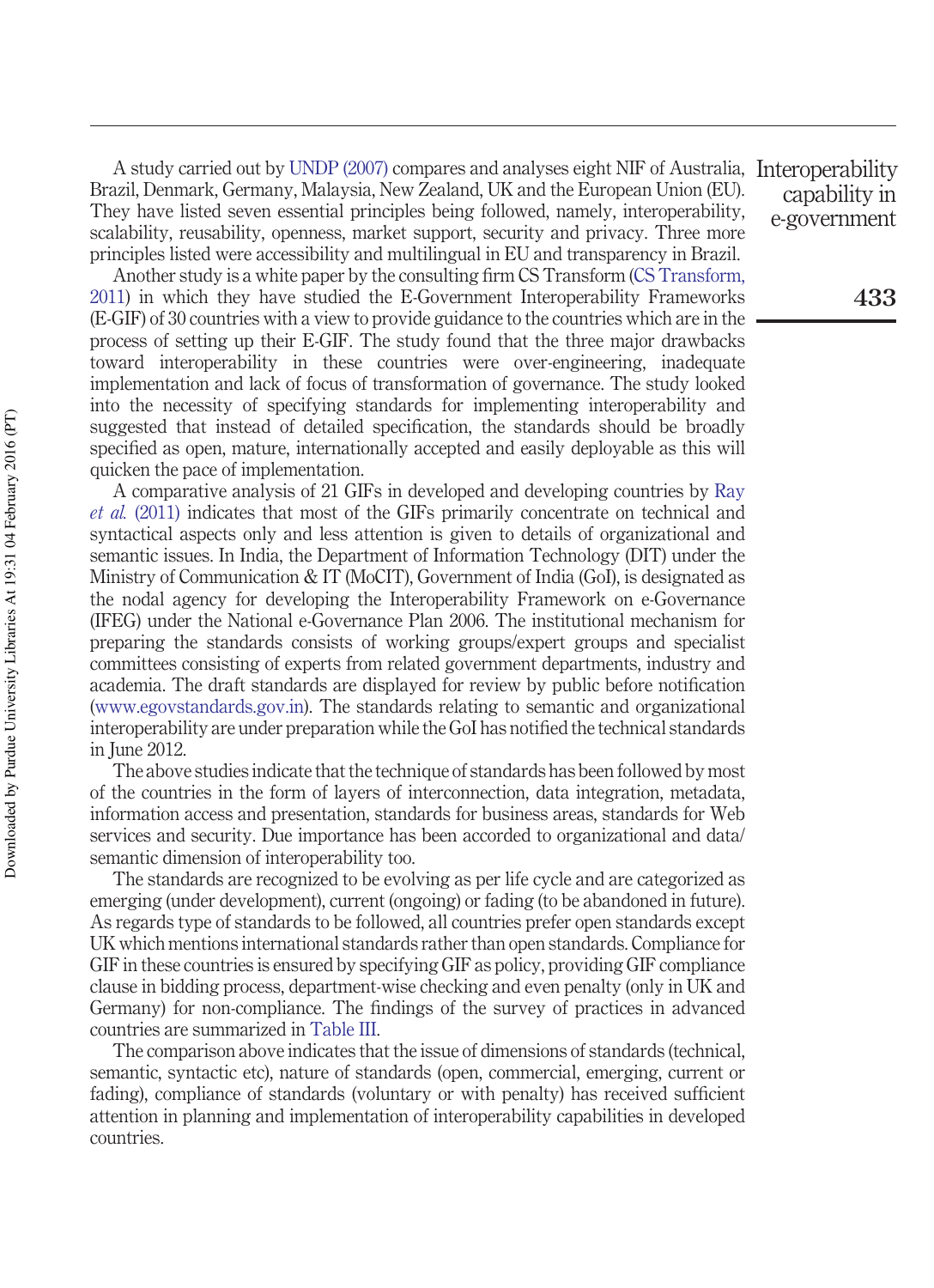| TG                                                                    |                                           |                                                                                                |                                                          |                                                                                                                                                                                                                                                                                                                               |
|-----------------------------------------------------------------------|-------------------------------------------|------------------------------------------------------------------------------------------------|----------------------------------------------------------|-------------------------------------------------------------------------------------------------------------------------------------------------------------------------------------------------------------------------------------------------------------------------------------------------------------------------------|
| 9,4                                                                   | Source                                    | Country studied                                                                                | Facet of study                                           | Core finding                                                                                                                                                                                                                                                                                                                  |
| 434                                                                   | Charalabidis<br>et al. (2009)             | Australia, Belgium,<br>Denmark, Estonia,<br>Germany, Greece,<br>New Zealand, UK,<br><b>USA</b> | Classification of<br>standards                           | Technical and syntactic interoperability<br>is implemented through adoption of<br>common open technical standards                                                                                                                                                                                                             |
|                                                                       | <b>UNDP</b> (2007)                        | Australia, Brazil,<br>Denmark, Germany,<br>Malaysia,<br>New Zealand, UK,<br>European Union     | Interoperability<br>principles being<br>followed         | Interoperability, scalability, reusability,<br>openness, market support, security and<br>privacy, accessibility, multilingual and<br>transparency are important principles<br>being followed                                                                                                                                  |
|                                                                       |                                           | (EU)                                                                                           | Classification of<br>standards                           | Standards are followed by most of the<br>countries in layers of interconnection,<br>data integration, metadata, information<br>access, presentation, standards for<br>business areas, standards for Web<br>services and security concerns.<br>Categorized as emerging, current or<br>fading in all countries except Australia |
|                                                                       |                                           |                                                                                                | Compliance of<br>standards                               | Compliance by suitable clause in<br>bidding process and department<br>checking. UK and Germany specify<br>penalty for non-compliance                                                                                                                                                                                          |
|                                                                       | Consulting firm<br>CS Transform<br>(2011) | 30 countries                                                                                   | Parallels between<br>India and EU for<br>EGIF guidelines | Draws parallel between India and EU in<br>terms of size, highly federated structure<br>and having mature e-government<br>strategies developed over a period of<br>time. Argued that interoperability in<br>India and EU should be similar                                                                                     |
| Table III.<br>Summary of country<br>practices for<br>interoperability |                                           |                                                                                                | Extent of<br>specifying<br>standards                     | Suggest that instead of specifying the<br>number and variety of standards in<br>great detail, this should be left to<br>market forces as will quicken the pace<br>of implementation                                                                                                                                           |

#### **3. Research methodology and approach**

The paper falls in the category of applied research because its primary objective is to develop a tool that can be used by the practitioners for effective planning and implementation of interoperability capabilities in e-government projects. Because prior research in this domain is sparse and majority of the services initiated by the governments are yet to reach this stage of maturity (Lam, 2005), we follow the exploratory research technique for the study. An appropriate methodology for such study is the phenomenographic approach (Marton, 1981) that aims at description, analysis and understanding of experience and has been widely used by the researchers as a qualitative research methodology in several studies of this nature (Osteraker, 2002). Further, interpretive approach is apt for the study, as it aims to combine the perspectives of different stakeholders into a common set of beliefs (Lin, 1998; Boland, 1979; Bevir and Kedar, 2008).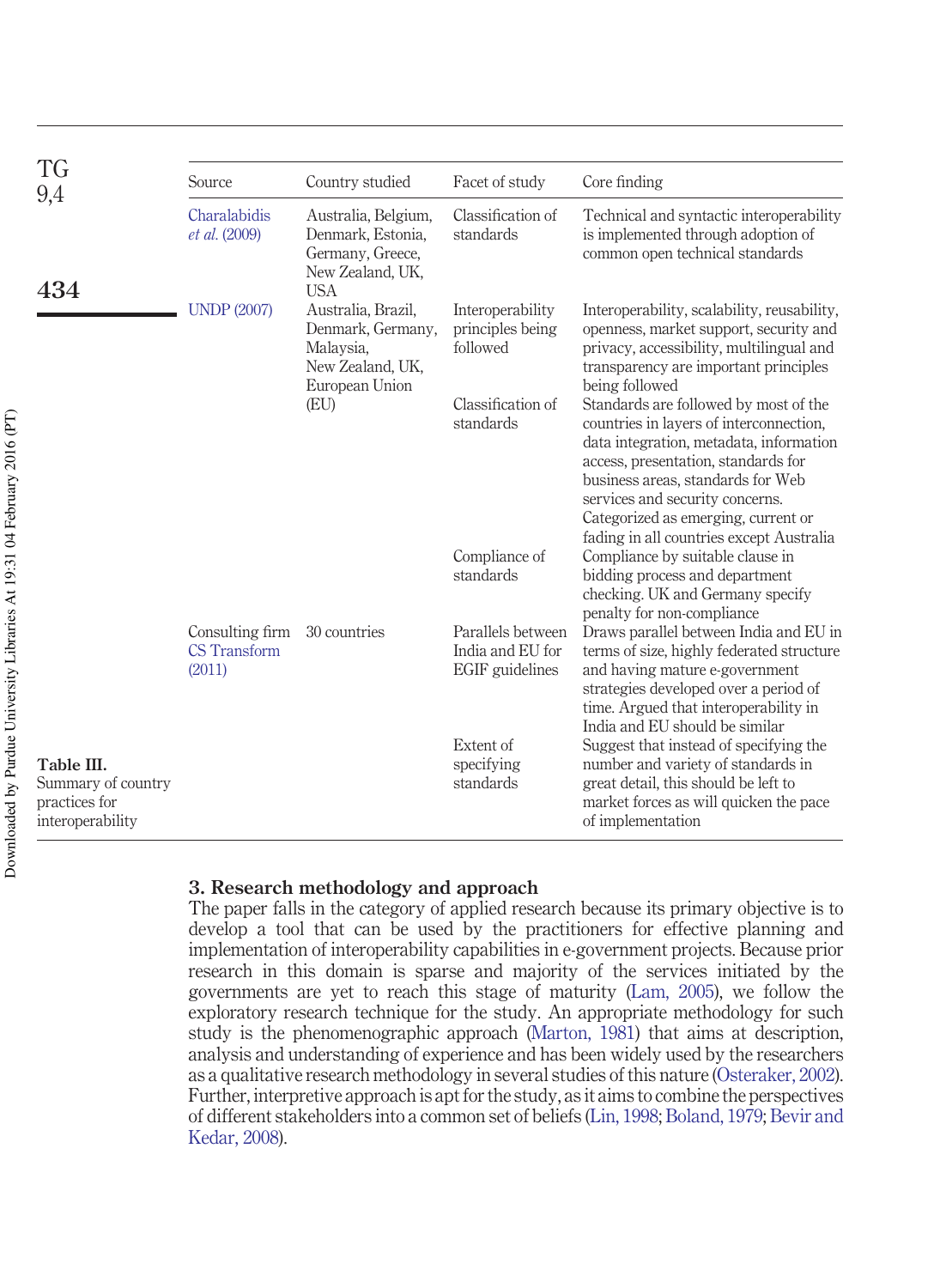Using these approaches, *RQ1* of identifying the issues in developing interoperability Interoperability capability is addressed in three stages. In the first stage, the existing literature is reviewed to identify the facets which are crucial for facilitating interoperability. Further, the status of interoperability in some of the advanced countries is reviewed. Based on these findings from literature and country experiences, a set of issues is identified that are considered important for planning and implementation of interoperability. The set of issues forms the basis of semi-structured interviews with the key stakeholders (policymakers, partners and the implementing agencies) in the second stage for eliciting their views. In the third stage, the findings from the first two steps are analyzed for presenting the results. The research process is depicted in Figure 1.

According to Guest *et al.* (2006) and Mason (2010), the interview process is to be continued till no new information is forthcoming from the respondents. Accordingly, 15 such interviews were undertaken from the respondents having a good knowledge of issues of interoperability by their experience and interactions. The interviewees included three officers each from central and state government at policy-making level, two officials each from the implementing agencies at central and state government, two officials handling e-government centers at the district level, two IT professionals and a senior faculty at a leading business school. The transcripts of the interviews were analyzed, coded and categorized into two sets of issues. One set consisted of the issues on which there was general agreement among the respondents and the other set consisted of the issues where respondents had diversified views. These two sets of issues formed the basis for developing the roadmap for implementation of interoperability of e-government services.

*RQ2* was addressed by analyzing the set of issues having diverse views among the key stakeholders. The diversity in views reflected the options available for the proposed roadmap. The pros and cons of each option are discussed and the final decision of tackling these issues is left to the planners keeping in view the specific context in which they are being considered.

The proposed research design triangulates the results among various research methods such as literature research, country experiences and discussions with key stakeholders and provides a richer insight into the phenomena of developing interoperability capabilities. This methodology is supported by Mingers (2001) who advocates the application of different research methods for a richer understanding of the



capability in e-government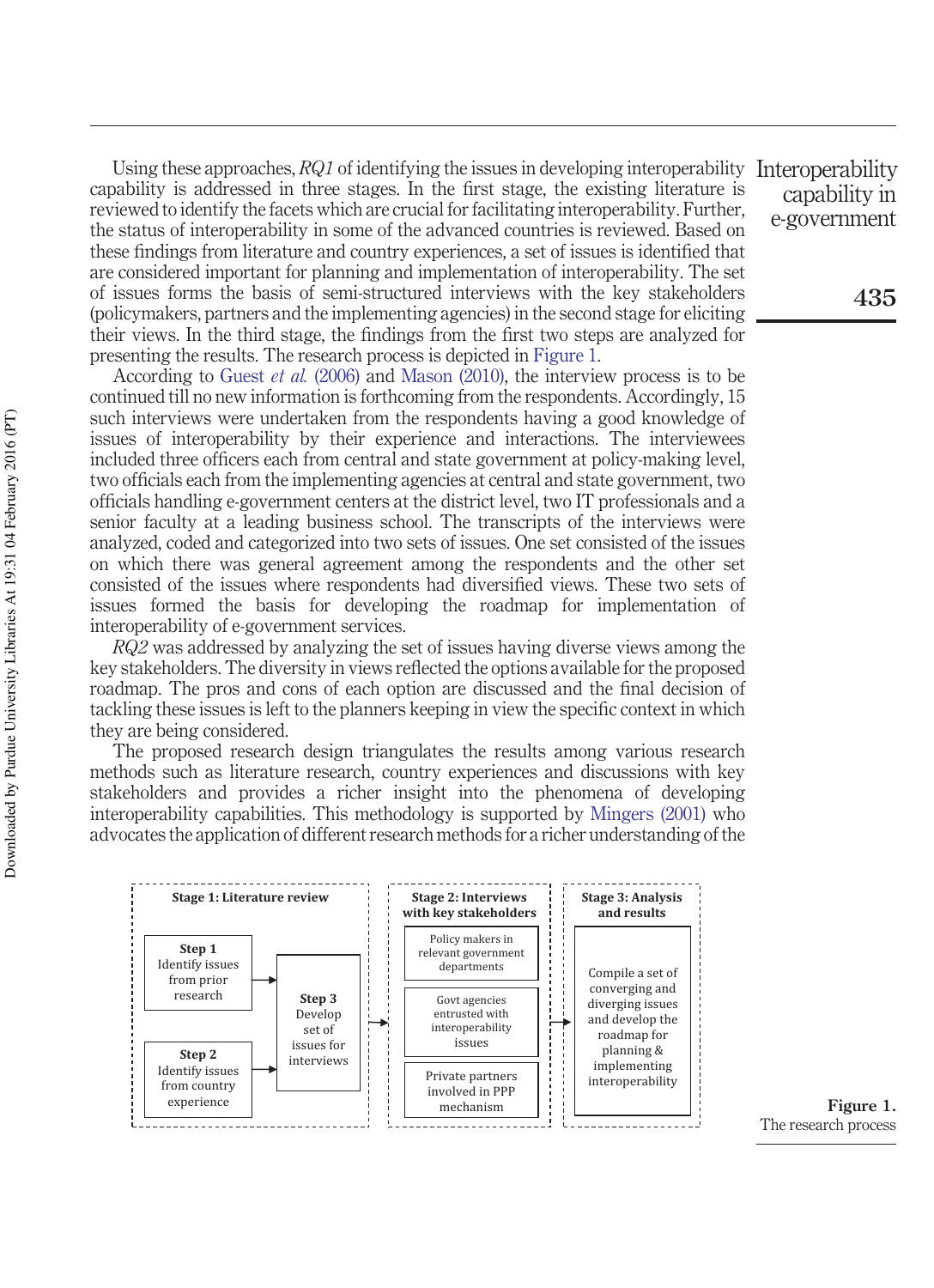|                                                                                |  |  |  |  |  | research topic. To validate the findings from the study, we applied the proposed |
|--------------------------------------------------------------------------------|--|--|--|--|--|----------------------------------------------------------------------------------|
| roadmap in India's context to identify the points of compliance and deviation. |  |  |  |  |  |                                                                                  |

#### **4. Identifying facets and issues for interoperability capability**

Findings summarized in Tables II and III were used for developing a comprehensive set of issues for the purpose of addressing *RQ1*. All facets of interoperability identified from literature were included for obtaining richer data from the interview process. Various facets and issues identified are presented in Table IV.

These issues were used during the semi-structured interviews for guiding the discussions.

#### **5. Views of key stakeholders on the identified issues**

Based on issues compiled in Table IV (need for standards and user identification, information sharing, constraints in developing interoperability, complexity etc.), semi-structured interviews were held with key stakeholders, namely, the policymakers, private partners and the agencies involved in implementing interoperability. The participants in these categories were selected by snowball sampling method (Goodman, 1961) by viewing the organization charts of Ministry of Communication and IT and their related departments, namely, Department of IT (DIT), Department of Telecom (DoT)

|                                                        | Facets                                                                                                               | Issues for discussion                                                                                                                                                                                                                                          |
|--------------------------------------------------------|----------------------------------------------------------------------------------------------------------------------|----------------------------------------------------------------------------------------------------------------------------------------------------------------------------------------------------------------------------------------------------------------|
|                                                        | Alternative techniques to enable seamless<br>transactions<br>Ensuring compliance to standards                        | Whether standards for each dimension are required<br>or other techniques can be adopted?<br>Should compliance be ensured through<br>specification in bidding process or penal provision<br>for non-compliance is a feasible option?                            |
|                                                        | Need for multilingual applications                                                                                   | Is there a need for multilingual applications for<br>interoperability or not?                                                                                                                                                                                  |
|                                                        | Labeling of standards                                                                                                | Should standards be dynamically labeled as<br>emerging, current or fading or not?                                                                                                                                                                              |
|                                                        | Extent of specification of standards<br>Identification of constraints in developing<br>interoperability capabilities | Should be standards be specified closely or loosely?<br>What are the constraints envisaged in respect of<br>constitutional/legal, jurisdictional, collaborative,<br>organizational, informational, managerial, cost,<br>technology and performance dimensions? |
|                                                        | Identification of interoperability layers                                                                            | Any layers other than technical, syntactical,<br>semantic and organizational can be identified for<br>planning and implementation of interoperability<br>capabilities?                                                                                         |
|                                                        | Information sharing                                                                                                  | How can technology, organizational work flow,<br>inter organizational setting, policy guidelines and<br>social environment affect information sharing for<br>interoperability?                                                                                 |
| Table IV.                                              | Need for user identification and authentication                                                                      | What is the need and alternatives for SIN and<br>digital signature for interoperability?                                                                                                                                                                       |
| Facets and issues of<br>interoperability<br>capability | Complexity associated with interoperability                                                                          | Whether complexity increases with the number of<br>organizations resulting in reduced degree of<br>interoperability and suggest ways for controlling                                                                                                           |

TG 9,4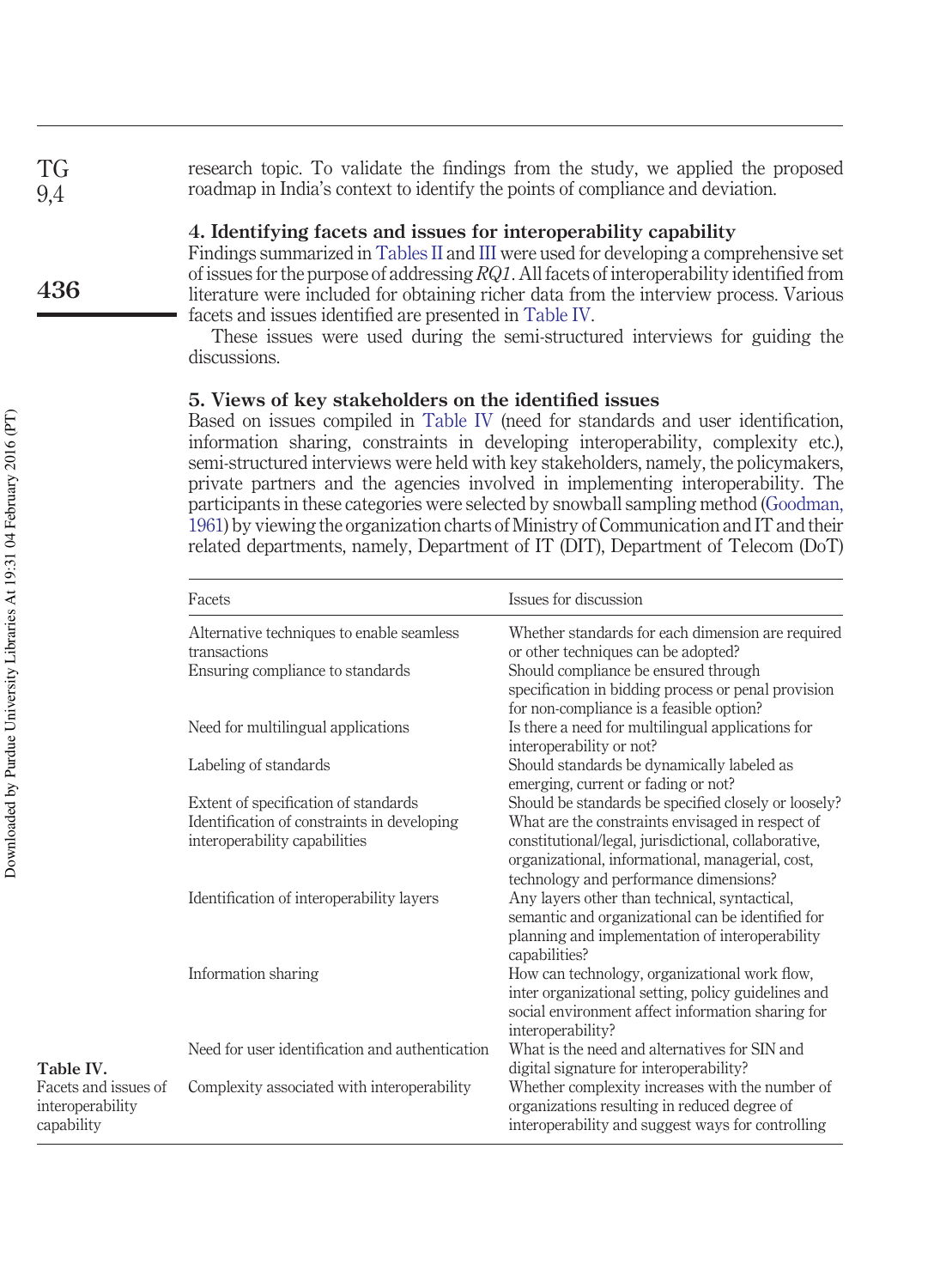and National Informatics Centre (NIC). Participants from government organization Interoperability involved in implementing Internet connectivity, namely, Bharat Broadband Nigam Limited (BBNL) and Bharat Sanchar Nigam Limited (BSNL), were identified for the interviews apart from private organizations in public–private partnership (PPP) and knowledgeable faculty members from the academia. The main criteria for selecting the respondents were that they should have a holistic picture of interoperability planning and implementation issues. However, it was well understood that hierarchical position in the organization charts may not truly reflect the depth of involvement. Therefore, an appointment was sought for personal interviews from the shortlisted respondents by briefly describing the objective of the study. They were requested to refer the request to the officials having more in-depth knowledge of the issues. In this way, response was obtained from 15 respondents.

The interviews were held in the offices of respondents following the protocol of principal questions and follow-up questions on the basis of the facets listed in Table IV. As per the guidelines of Cope (2004), open-ended questions were asked at the generation stage to provide ample freedom to respondents to express their views. Leading questions were avoided and interest was evinced in the response without being judgmental. Follow-up questions were asked with a view to elicit more response and get a better understanding of the respondent's viewpoint on a theme.

The interviews were broadly divided in three phases where the initial phase was meant for ice-breaking with general discussions on e-governance and emerging issues in interoperability. In the second phase, the issues related to interoperability were explored by encouraging the respondents to talk freely. Finally, in the third phase, follow-up questions were posed and respondents were encouraged to discuss any other issues that they considered important. Each interview lasted between 45 minutes to 1 hour and was recorded and later transcribed in word document.

#### **6. Results**

Analysis of the transcripts of interviews was carried out by coding and categorizing the data collected from the respondents into sets of converging and diverging issues. Converging issues were those issues on which there was near consensus among the respondents with regard to their importance in developing interoperability capabilities, while, in diverging issues, there were differences in the opinion of respondents about how to handle the specific issues. The analysis is presented in Table V.

The issues compiled in Table V represent the collective view from literature and experience of key stakeholders and, therefore, can be included in the proposed roadmap. The issues on which there is divergence of views among the experts need be debated by the planners depending on specific conditions and requirements before implementation. These issues are discussed in brief in the following paragraphs.

#### *6.1 Compliance for interoperability capabilities should be mandatory or voluntary*

This issue can be decided on the basis of maturity level of the e-government. If the e-government is in preliminary level of maturity, then making interoperability capabilities voluntary for implementing a service may result in faster proliferation of the e-government services, albeit without interoperability capabilities. On the other hand, if sufficient proliferation has already taken place, mandatory requirement of

capability in e-government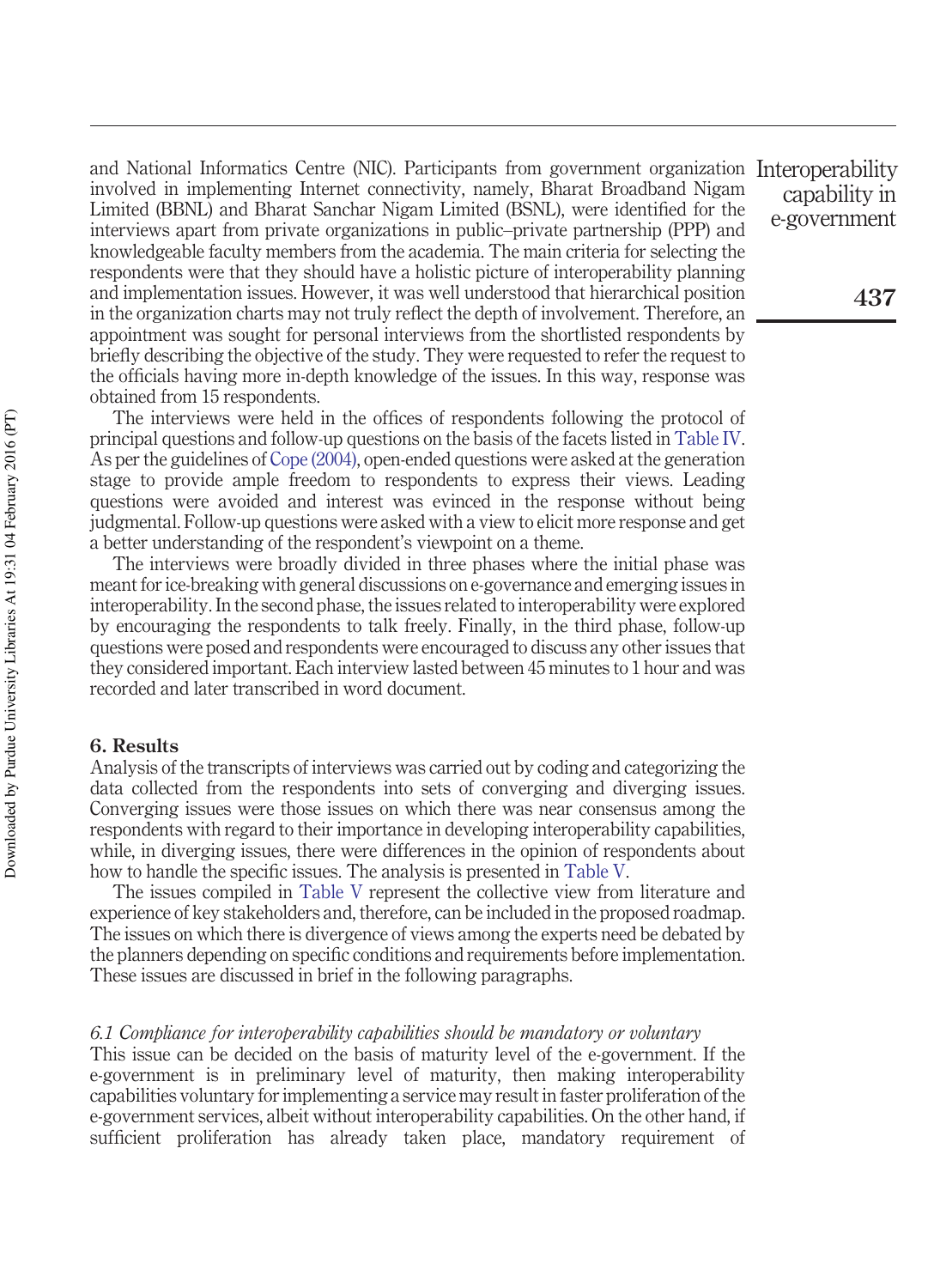| TG<br>9,4                                      |                   |                                                                                                                                                                                                                                                       |                                                                                                     |                                                                                                         |                                                                                                                                             |                                                                                                                                                                                                              |                                                                                                                                                                      |                                                                                                              |                                                                                                                                                                                                        |                                                                                                 | (continued)                                                                                                                                                      |
|------------------------------------------------|-------------------|-------------------------------------------------------------------------------------------------------------------------------------------------------------------------------------------------------------------------------------------------------|-----------------------------------------------------------------------------------------------------|---------------------------------------------------------------------------------------------------------|---------------------------------------------------------------------------------------------------------------------------------------------|--------------------------------------------------------------------------------------------------------------------------------------------------------------------------------------------------------------|----------------------------------------------------------------------------------------------------------------------------------------------------------------------|--------------------------------------------------------------------------------------------------------------|--------------------------------------------------------------------------------------------------------------------------------------------------------------------------------------------------------|-------------------------------------------------------------------------------------------------|------------------------------------------------------------------------------------------------------------------------------------------------------------------|
| 438                                            | Diverging issues  | Compliance of interoperability for all projects should be<br>will it ensure that the services are launched at a certain<br>mandatory or optional? Will mandatory requirement<br>slow down proliferation of e-government services or<br>maturity level | There was no divergence on this issue                                                               | Can we use existing identities for this purpose? Will<br>multiple identities result in security issues? | There was no divergence on this issue                                                                                                       | Should the specifications be closely defined or broadly<br>Should open standards be made mandatory or not?<br>defined?                                                                                       | central and provincial domains or should all projects be<br>Should the e-government projects be distributed in<br>centrally controlled for effective implementation? | There was no divergence on this issue                                                                        | There was no divergence on this issue                                                                                                                                                                  | There was no divergence on this issue                                                           | There was no divergence on this issue                                                                                                                            |
|                                                | Converging issues | Presence of legally established government agency entrusted<br>with responsibility for interoperability will aid in developing<br>interoperability capability                                                                                         | It is essential to have unique identification of users for<br>linking various e-government services | UID project in India is a good initiative for the purpose                                               | Presence of a regulator for overseeing, rewarding and<br>penalizing the e-government functions (including<br>interoperability) is desirable | security are essential for seamless integration and will help<br>Standards for technical domains of presentation, archival,<br>data integration, data interchange, network access and<br>in interoperability | Service-oriented architecture (SOA) among the organizations<br>for seamless working will help in interoperability                                                    | Identification and designation of ownership of data in the<br>organization is essential for interoperability | encouraged among organizations to ensure service quality of<br>Memorandum of understanding (MOU) and service level<br>agreements (SLA) among the organizations should be<br>interoperability functions | Cost sharing arrangement among organizations will<br>stimulate initiatives for interoperability | government services in a time bound manner with penalty<br>A well-documented citizens charter for providing<br>for non-compliance will motivate interoperability |
| Table V.<br>Converging and<br>diverging issues | Facet             | Legal requirements                                                                                                                                                                                                                                    | Need for user identification/<br>authentication                                                     | Means for unique identity<br>of users                                                                   | Regulatory requirements                                                                                                                     | Technical standards                                                                                                                                                                                          | S<br>Organizational standard                                                                                                                                         |                                                                                                              |                                                                                                                                                                                                        |                                                                                                 |                                                                                                                                                                  |

Downloaded by Purdue University Libraries At 19:31 04 February 2016 (PT) Downloaded by Purdue University Libraries At 19:31 04 February 2016 (PT)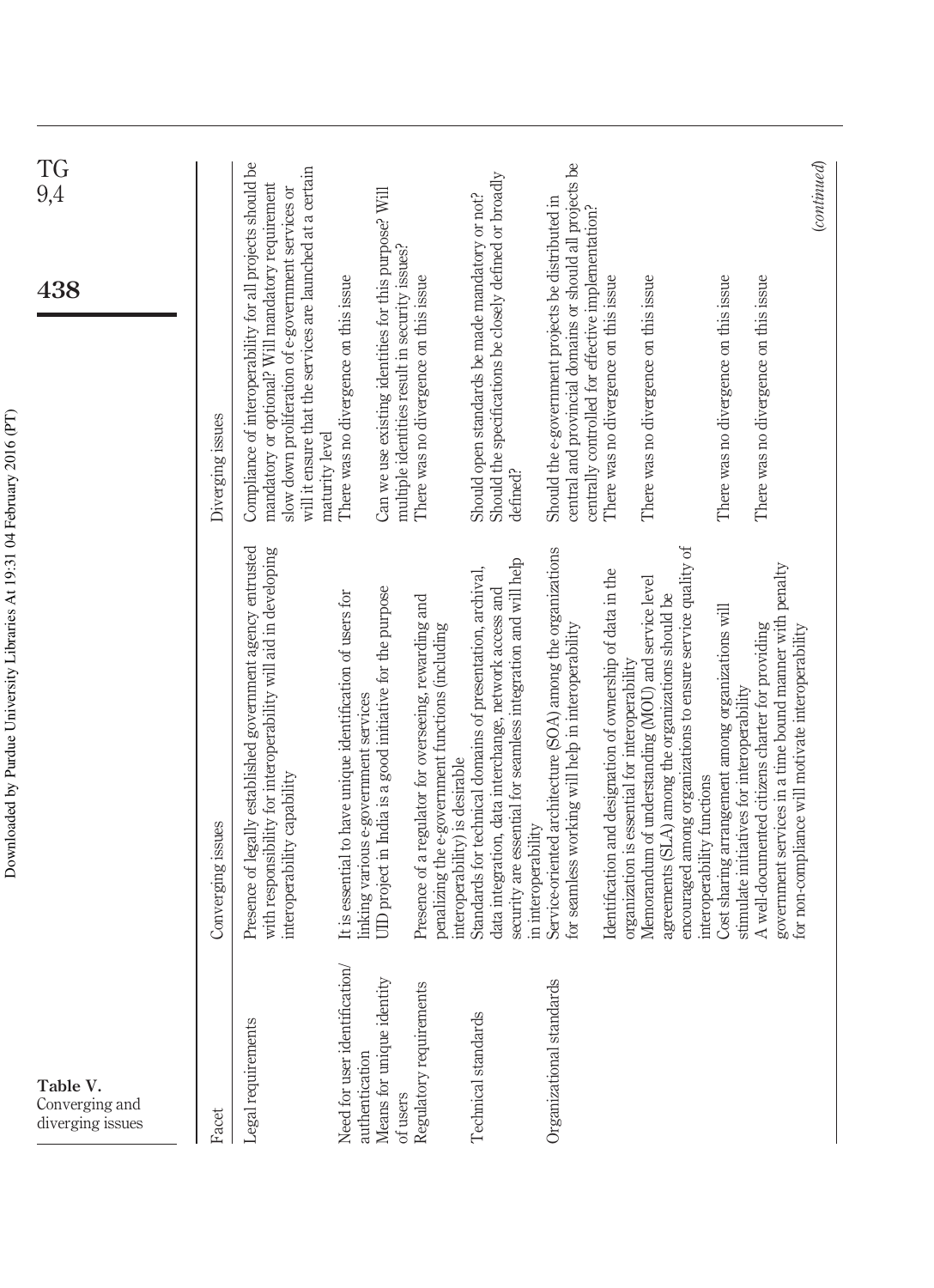| Facet                                              | Converging issues                                                                                                                                     | Diverging issues                                                                                             |
|----------------------------------------------------|-------------------------------------------------------------------------------------------------------------------------------------------------------|--------------------------------------------------------------------------------------------------------------|
|                                                    | Business processes reengineering (BPR) must be mandatory<br>while initiating any e-government service for seamless                                    | There was no divergence on this issue                                                                        |
| Semantic interoperability                          | interoperability with their definitions is required as it will<br>A repository of key terms involved in semantic<br>interoperability                  | There was no divergence on this issue                                                                        |
|                                                    | Any changes in data meaning should be marked and<br>avoid incorrect interpretation by organizations<br>archived for back tracing when required        | There was no divergence on this issue                                                                        |
|                                                    | System of issue of alerts during possible mismatch of<br>information should be put in place for error-free                                            | There was no divergence on this issue                                                                        |
|                                                    | Priority of services for implementing interoperability should<br>interoperability working                                                             | What should be the criteria for deciding priority of                                                         |
|                                                    | be planned in advance for proliferation of interoperability<br>capability in phased manner                                                            | services for interoperability? Should it be decided on<br>the basis of requests received for sharing of      |
|                                                    |                                                                                                                                                       | information for an e-government service or on the basis<br>of ease in extending interoperability capability? |
| interoperability capabilities<br>Implementation of | A system of penalty for ensuring compliance of standards by<br>the departments                                                                        | There was no divergence on this issue                                                                        |
|                                                    | can be enforced at procurement level itself by prescribing a<br>Set up a mechanism by which standards for new services<br>standard procurement manual | There was no divergence on this issue                                                                        |
|                                                    | government services similar to the portal of US Government<br>Set up national level portal for making available all                                   | There was no divergence on this issue                                                                        |
|                                                    | Set up incentive schemes for timely implementation in<br>targeted departments<br>www.usa.gov                                                          | There was no divergence on this issue                                                                        |
|                                                    | Training of staff for interoperability and BPR must be<br>planned in advance for smooth implementation                                                | There was no divergence on this issue                                                                        |
| Assessing e-government<br>projects                 | Weightage should be given to these capabilities for assessing<br>e-government services for recognition and awards                                     | There was no divergence on this issue                                                                        |
|                                                    |                                                                                                                                                       |                                                                                                              |
| Table V.                                           |                                                                                                                                                       | Interoperability<br>capability in<br>e-government<br>439                                                     |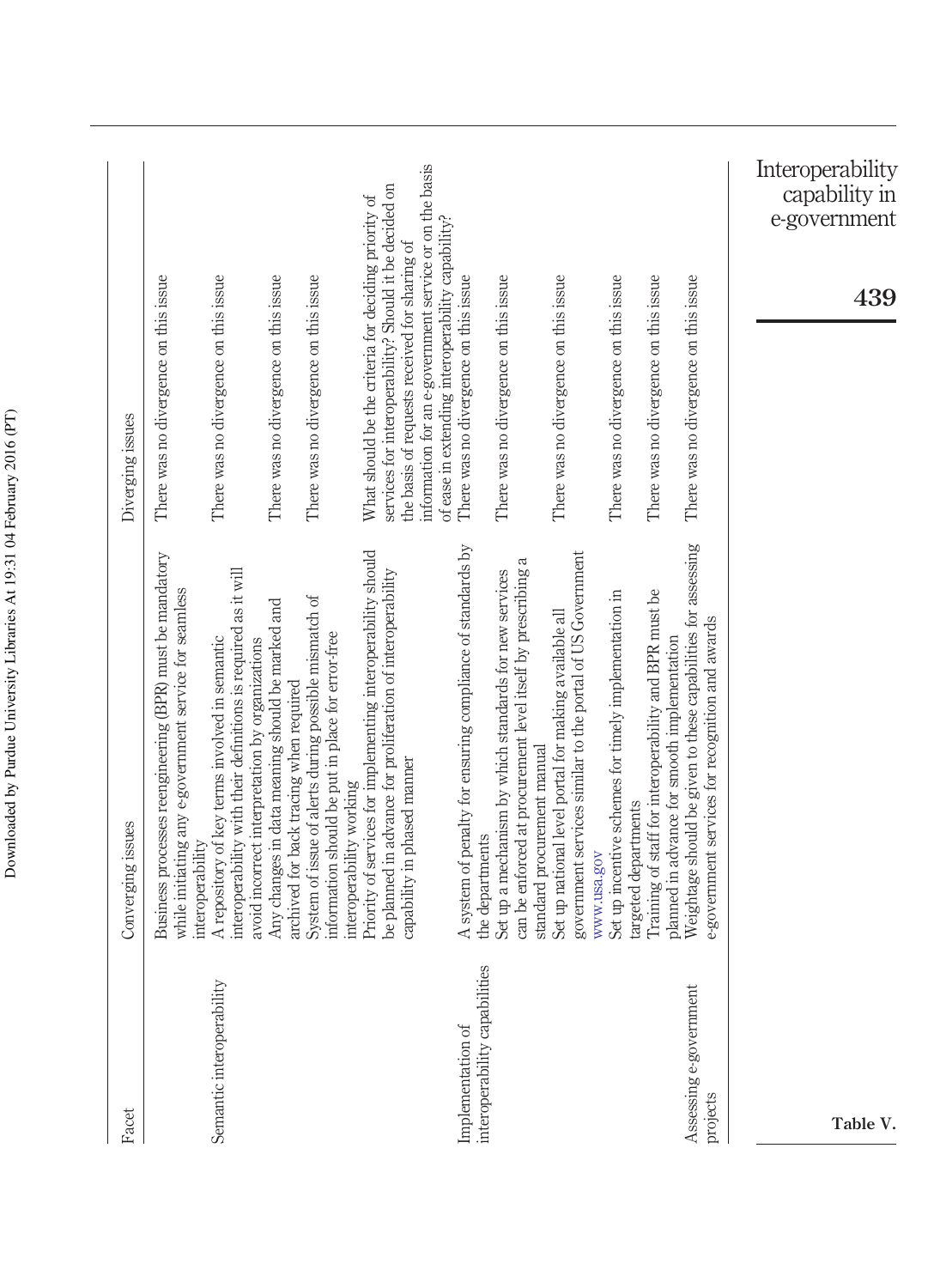interoperability capabilities for new services will progressively reduce the complexity of dealing with legacy systems.

#### *6.2 Identification and linking of citizen identification to be done using existing documents or by a new identification document*

Interoperability requires linking the database of various departments with a common key for identifying the citizen. The necessity of SIN and digital signature authentication for interoperability has been recognized (Otjacques *et al.*, 2007). However, this faces a lot of resistance due to several reasons. Citizens have several existing identification documents and a new identifier is generally perceived as a wasteful expenditure. Further, because covering the entire population is a mammoth and time-consuming task, even the policymakers try to look at ways of using existing identities without realizing that a foolproof unique identification is essential for delivery of e-government in an interoperability-enabled scenario. If the existing identifications are robust and unique across all regions, then policymakers can decide to identify the applicant using any of these identification numbers such as driving license, passport number, PAN card etc. For this, it must be ensured that the acceptable identification contains all verified details that may be necessary to uniquely identify the citizen such as name, date of birth, address, etc. If such documents are not already available, the policymakers have to design the new identification and embark on its implementation well in advance, as it will take a much longer time than building other interoperability capabilities.

#### *6.3 Extent of specification of standards*

Standards are believed to be essential for interoperability as seen in Table II (Otjacques *et al.*, 2007; Kubicek, 2009; Dawes, 2008). However, the extent of standards to be specified is a debatable issue because over-specification can restrict adoption of e-government services due to existence of legacy systems, less familiarity of the operating staff with the new standards, inability to exploit the capabilities of ubiquitous standards which are *de jure* but not specified in the policy due to copyright restrictions. On the other hand, under-specification can result in complexity for interoperability. Further, decision on use of open standards in preference to industry accepted proprietary standards too requires intense debate and evaluation of pros and cons which should be well thought of at the initial stage itself.

#### *6.4 Deciding priority of services in interoperability implementation*

Building of interoperability capabilities is a temporal process and evolves over several stages (Gottschalk, 2009). Policymakers need to decide whether they want to prioritize which e-government service should have interoperability capability. One of the criteria for priority can be to prefer the service that provides most requested data to other services. For example, PAN details are required to be verified online by banks for opening of account and by passport office for verification of identity of applicants. If such services are identified and targeted for interoperability compliance, it can have a positive cascading effect on other services, as it will favorably impact a sizeable population in a short time. This initial success can be showcased as a success story for promoting the adoption by other government departments. Another strategy for deciding priority of interoperability may be to cherry-pick the organizations with least resistance which will win trust of citizens and spur demand for similar interoperability

TG 9,4

**440**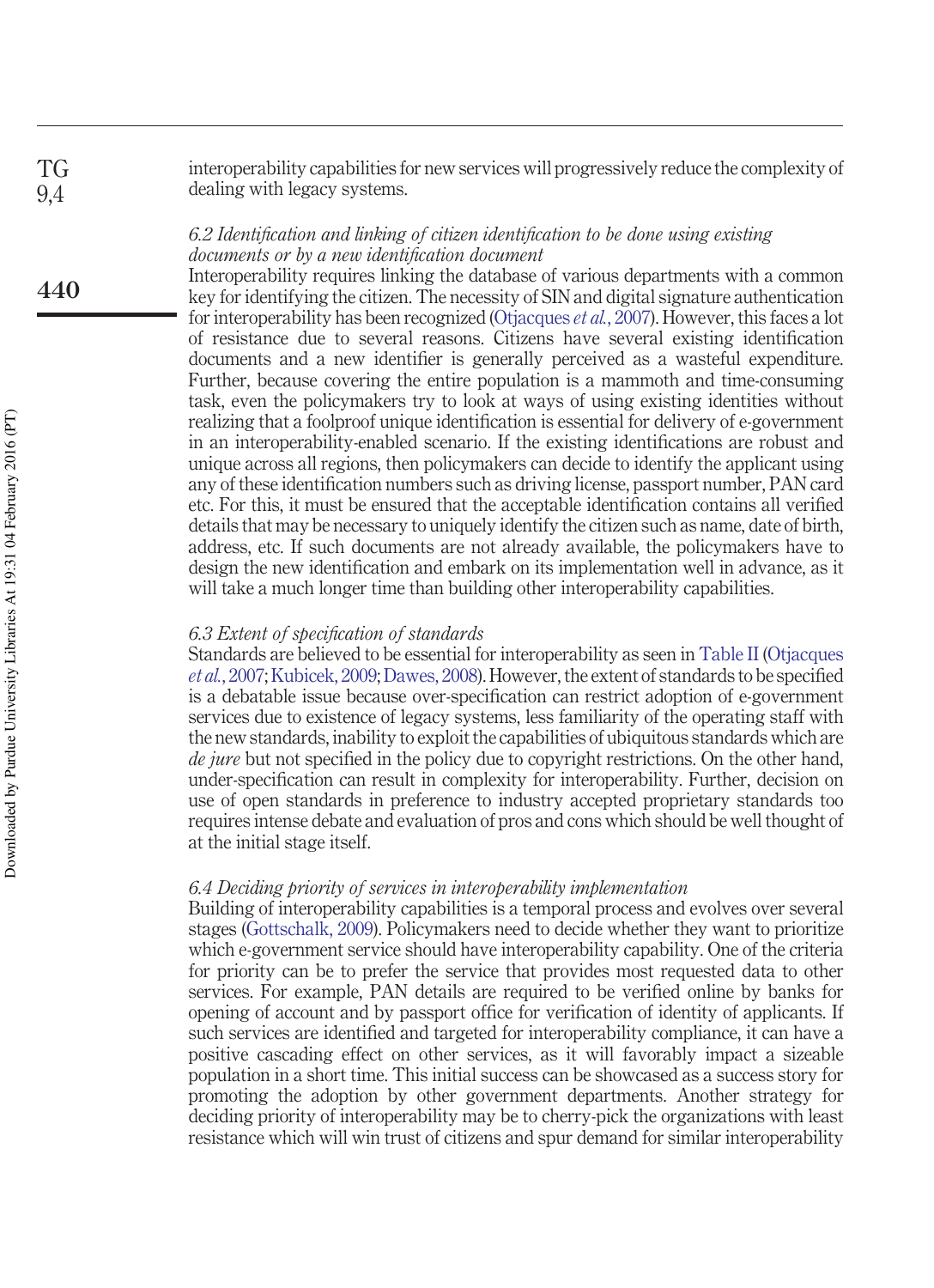in other departments. This will ultimately provide the necessary fillip to the process. Interoperability Policymakers can dwell on this aspect at planning stage itself. capability in

*6.5 Organizational barriers due to overlapping domains*

E-government projects are distributed in central and provincial domains depending on the jurisdiction of the department in which the project is being implemented. For example, e-government projects in India are distributed among three domains – central, state and integrated. While this distribution of projects was beneficial for early implementation and acceptance of e-government, it presents a significant hurdle for ensuring compliance of interoperability norms by raising the organizational barriers.

From the above discussions, we present the roadmap for implementing interoperability capabilities in Table VI. Further, the proposed roadmap is validated by mapping it in the Indian context because India is just embarking upon its journey for developing interoperability capabilities. It has finalized the technical standards of interoperability in the year 2012, while the standards for other dimensions of semantic and organizational interoperability are in draft stage.

The roadmap described in Table VI is depicted in a simplified manner in Figure 2 with a view to provide a snapshot of the extent of work involved at various stages of developing interoperability capabilities, i.e. planning, implementation and operation stages. Visual depiction of activities in Figure 2 is intended to meet the objective of developing an easily understood knowledge-sharing tool which was mentioned in Section 1 of the paper. Figure 2 is presented in a manner that aims to externalize the tacit knowledge available in a limited set of stakeholders. It can facilitate in presenting a holistic picture of various complex activities required to be carried out at various stages and will be of immense use for evolving a common vision across various levels of stakeholders.

Analysis of the roadmap presented above immediately brings into focus the important points which are to be addressed by the government for faster implementation of interoperability. The policymakers and other officials at various levels can grasp the essence of required action related to planning and implementation at a glance and take corrective action accordingly. Therefore, it may be concluded that the roadmap prepared has been validated by mapping it in India's context and the objective of the paper is achieved.

#### **7. Implications for research and practice**

The study has contributed to research and practice by bringing into sharp focus the issues that are required to be considered for planning and implementation of interoperability capabilities. There is wide disparity between countries on the readiness for e-government as seen from the United Nations E-Government Development Indices discussed in Section 1. While the developed countries are rapidly moving towards maturity in e-government by enabling vertical and horizontal integration, many of the less developed countries are lagging even in establishing online presence which is the first stage of the maturity model described in Section 3.1. If these countries do not plan for interoperability at this stage itself, they will find it difficult to catch up later as they will be burdened with systems that do not support interoperability. The proposed roadmap can be a valuable tool for public policy in these countries by presenting the necessary actionable checkpoints in a concise form and enable them to easily move to **441**

e-government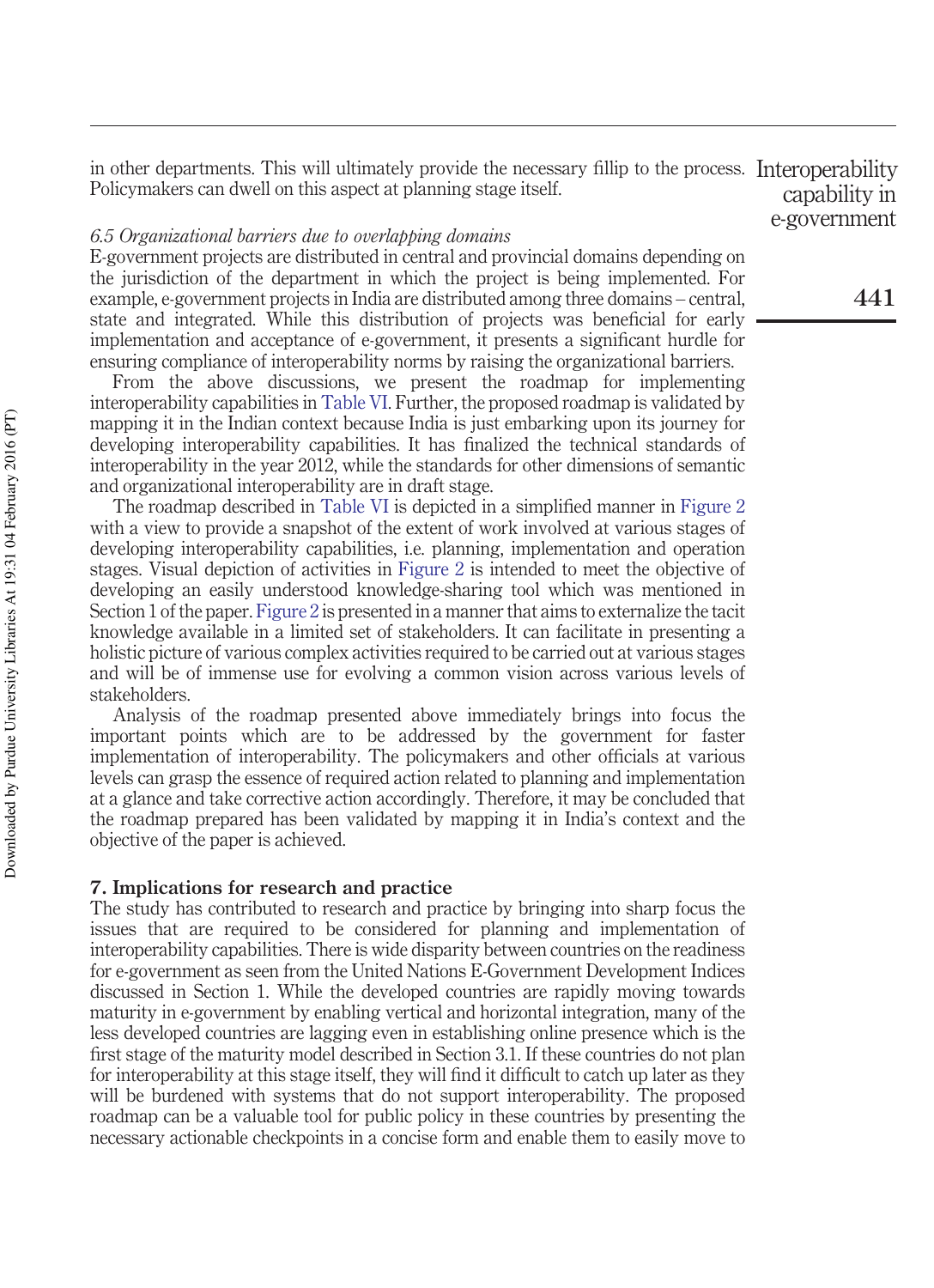| <b>TG</b><br>9,4                     | S. No. | Action points                                                                                                                                                        | Status in India                      |
|--------------------------------------|--------|----------------------------------------------------------------------------------------------------------------------------------------------------------------------|--------------------------------------|
|                                      |        | Planning stage                                                                                                                                                       |                                      |
|                                      | 1      | Identification of a government agency with entrusted with<br>responsibility for interoperability                                                                     | Implemented                          |
| 442                                  | 2      | Appoint a regulator with executive powers for overseeing, rewarding<br>and penalizing the e-government functions (including interoperability)                        | Not implemented                      |
|                                      | 3      | Decide the identity number which will be valid for citizens across all<br>state and central government departments for user authentication                           | Implemented                          |
|                                      | 4      | Publish technical standards in the domains of presentation, archival,<br>data integration, data interchange, network access and security for<br>seamless integration | Implemented                          |
|                                      | 5      | Prepare a repository of key terms involved in semantic interoperability<br>with their definitions to avoid incorrect interpretation by organizations                 | Not implemented                      |
|                                      |        | <i>Implementation stage</i>                                                                                                                                          |                                      |
|                                      | 6      | Mandate service-oriented architecture (SOA) among the organizations<br>for seamless working                                                                          | Not implemented                      |
|                                      | 7      | Identify and designate the owner of data to be used by various<br>organization for interoperability                                                                  | Not implemented                      |
|                                      | 8      | Encourage Memorandum of understanding (MOU) and service level<br>agreements (SLA) among the organizations to ensure service quality of<br>interoperability functions | Not implemented                      |
|                                      | 9      | Decide the cost-sharing arrangement among organizations to stimulate<br>initiatives for interoperability                                                             | Not implemented                      |
|                                      | 10     | Mandate a well-documented citizens charter for providing government<br>services with clear time lines and penalty for non-compliance                                 | Partly implemented<br>in some states |
|                                      | 11     | Mandate business processes reengineering (BPR) for initiating any<br>e-government service for seamless interoperability                                              | Not implemented                      |
|                                      | 12     | Set up national level portal for making available all government<br>services at one Web site                                                                         | Implemented                          |
|                                      | 13     | Ensure a archiving system of back tracing of changes in data meaning<br>when required                                                                                | Not implemented                      |
|                                      |        | Operation stage                                                                                                                                                      |                                      |
|                                      | 14     | Implement a system of issue of alerts during possible mismatch of<br>information for error-free interoperability working                                             | Not implemented                      |
|                                      | 15     | Decide on priority of services for implementing interoperability                                                                                                     | Not implemented                      |
|                                      | 16     | Implement a system of penalty for ensuring compliance of standards<br>by the departments                                                                             | Not implemented                      |
|                                      | 17     | Enforce standards at procurement level by prescribing a standard<br>procurement manual                                                                               | Implemented                          |
|                                      | 18     | Set up incentive schemes for timely implementation in targeted<br>departments                                                                                        | Not implemented                      |
|                                      | 19     | Plan for training of staff for interoperability and BPR for smooth                                                                                                   | Implemented                          |
| Table VI.<br>The proposed<br>roadmap | 20     | implementation<br>Ensure significant weightage for interoperability capability while<br>assessing e-government services for recognition and awards                   | Implemented                          |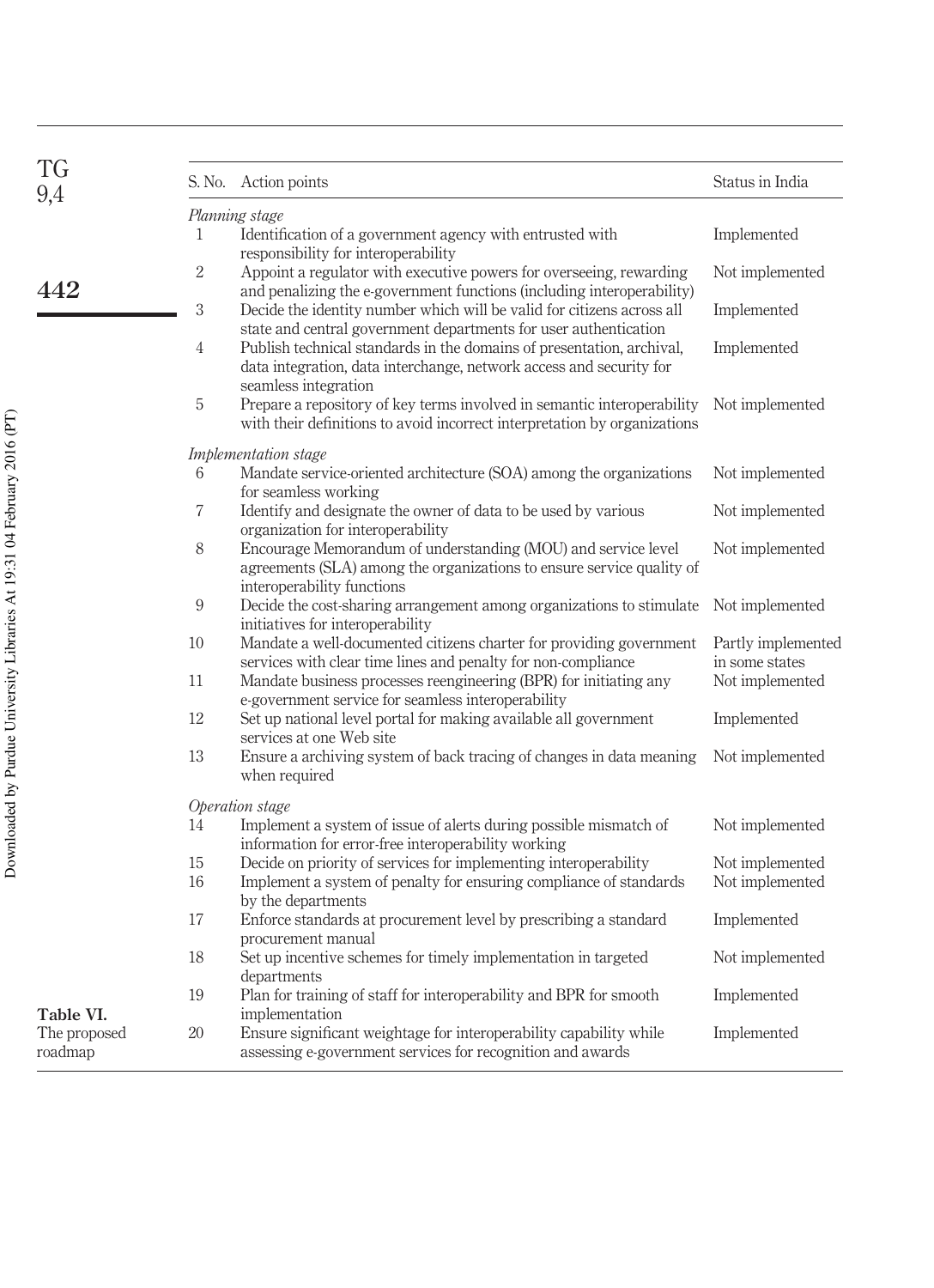

Interoperability capability in e-government

**Figure 2.** Simplified depiction of the proposed road map for planning and implementation of interoperability capability in e-government

higher level of maturity. It can facilitate knowledge sharing among different arms of the government by laying down in simple terms the issues that are deemed vital to effective implementation of interoperability capabilities. In this way, the proposed roadmap can contribute toward faster implementation of interoperability in less developed countries, thereby benefiting the society at large.

The study contributes to the body of knowledge by presenting a framework that blends prior research with best practices of advanced countries. The framework, presented in the form of roadmap, can form the basis of future studies that aim to benchmark the level of interoperability existing in a particular country or region. While the scope of the roadmap presented in this study is quite broad, researchers can look for developing similar roadmaps for each facet of interoperability such as developing standards, identification and authentication of users and information sharing processes, etc. Another exciting area of research can be in-depth analysis of the diverging issues presented in Table V such as type of compliance (mandatory or voluntary), control of e-government projects (centralized or decentralized), mechanism of citizen identity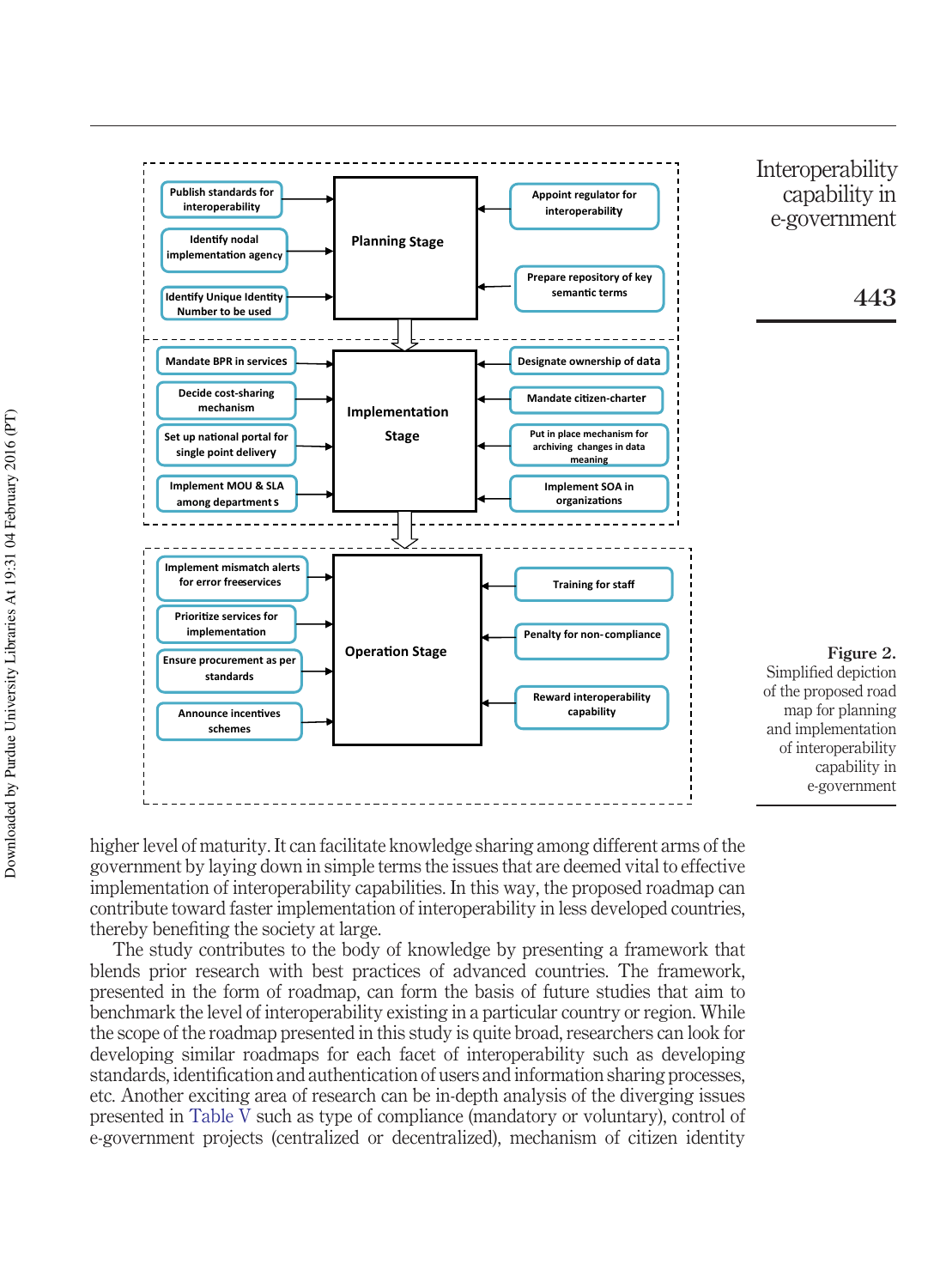(existing identities to be used or new identity required), priority in implementing interoperability (implementation in steps or not), etc.

#### **8. Conclusions**

The research was carried out with the objective of identifying a roadmap for uniform implementation of interoperability capability in e-government. For this study, the phenomenographic interpretive approach was adopted as the appropriate methodology. A thorough review of interoperability literature was undertaken to gain knowledge of the key issues of interoperability. Country experiences were presented to understand different ways in which the complex issues of implementation of interoperability have been addressed by countries at a relatively mature stage of e-government. Based on the facets and issues that evolved from literature review and country experiences, in-depth interviews were conducted with the experts in policy, implementation and partners involved in e-government projects. The data collected were categorized into converging and diverging domains on the basis of level of consensus among the experts. A roadmap for implementation of interoperability was prepared on the basis of data collected from the research. The roadmap was validated by mapping in Indian scenario. The points of non-compliance demonstrated the capability of the roadmap for converting the tacit knowledge with few stakeholders into explicit knowledge which can be easily shared at all levels.

The study has the limitation that the exploratory part of the study is based on inputs from key actors in Indian context only. Therefore, it needs to be validated by empirical studies in various contexts. This can be the subject of future studies related to planning and implementation of interoperability.

#### **References**

- Abramson, M.A. and Means, E.G. (2001), "E-Government, Price Waterhouse Coopers Endowment for the Business of Government", Rowman & Littlefield Publishers Inc, New York.
- Bevir, M. and Kedar, A. (2008), "Concept formation in political science: an anti- naturalist critique of qualitative methodology", *Perspectives on Politics*, Vol. 6 No. 3, pp. 503-517.
- Boland, R.J. Jr. (1979), "Control, causality and information system requirements", *Accounting, Organizations and Society*, Vol. 4 No. 4, pp. 259-272.
- Carter, L. and Bélanger, F. (2005), "The utilization of e-government services: citizen trust, innovation and acceptance factors", *Information Systems Journal*, Vol. 15 No. 1, pp. 5-25.
- Charalabidis, Y., Lampathaki, F. and Askounis, D. (2009), "A comparative analysis of national interoperability frameworks", AMCIS 2009 proceedings, San Francisco, CA, available at: <http://aisel.aisnet.org/amcis2009/694>
- Chatfield, A.T. and AlAnazi, J. (2015), "Collaborative governance matters to e-government interoperability: an analysis of citizen-centric integrated interoperable e-government implementation in Saudi Arabia", *International Journal of Public Administration in the Digital Age (IJPADA)*, Vol. 2 No. 3, pp. 24-44.
- Cope, C. (2004), "Ensuring validity and reliability in phenomenographic research using the analytical framework of a structure of awareness", *Qualitative Research Journal*, Vol. 4 No. 2, p. 5.
- Coursey, D. and Norris, D.F. (2008), "Models of e-government: are they correct? An empirical assessment", *Public Administration Review*, Vol. 68 No. 3.

**444**

TG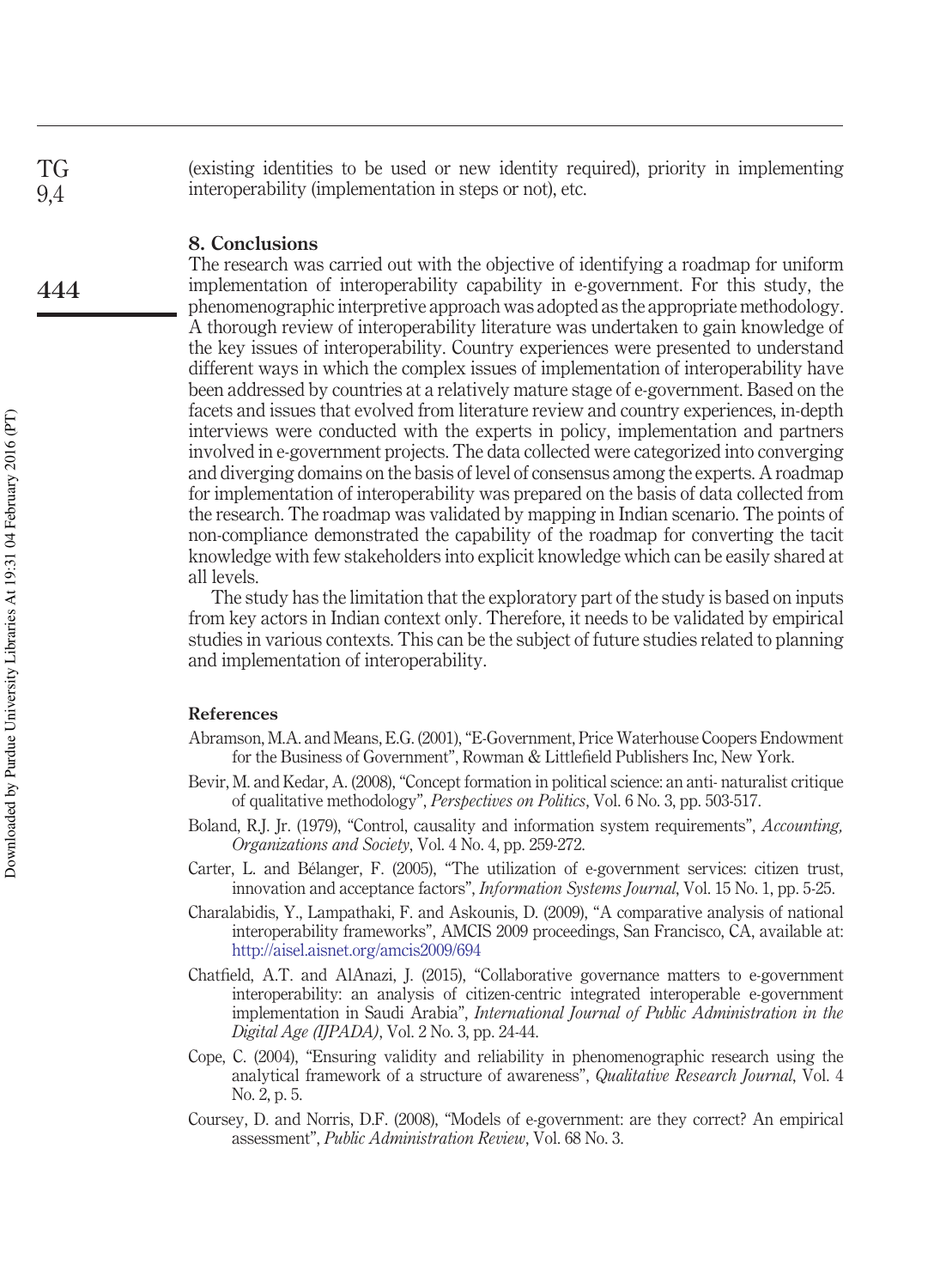- Cresswell, A.M., Pardo, T.A., Canestraro, D.S. and Dawes, S.S. (2005), "Why assess information Interoperability sharing capability?", *Center for Technology in Government*, Albany, NY, available at: [www.ctg.albany.edu/publications/guides/why\\_assess/why\\_assess.pdf](http://www.ctg.albany.edu/publications/guides/why_assess/why_assess.pdf) capability in e-government
- CS Transform (2011), "E government interoperability: a comparative analysis of 30 countries", White paper by CS Transform, available at: [www.cstransform.com](http://www.cstransform.com)
- Dawes, S. (2008), "An exploratory framework for future e-government research investments", *Proceedings of the 41st Hawaii International Conference on System Sciences*, *7-10 January*, *HI*.
- Dawes, S.S. and Pardo, T.A. (2002), "Building collaborative digital government systems", *In Advances in Digital Government*, Vol. 26 No. 1, pp. 259-273.
- Estermann, B., Riedl, R. and Neuroni, A.C. (2009), "Integrated and transcendent e-Government: keys for analyzing organizational structure and governance", *In Proceedings of the 10th Annual International Conference on Digital Government Research: Social Networks: Making Connections between Citizens, Data and Government*, *Digital Government Society of North America*, pp. 162-171.
- Gil-García, J.R. and Pardo, T.A. (2005), "E-Government success factors: mapping practical tools to theoretical foundations", *Government Information Quarterly*, Vol. 22 No. 2, pp. 187-216.
- GOI IFEG Document (2012), available at: [http://deity.gov.in/content/technical-standards](http://deity.gov.in/content/technical-standards-interoperability-framework-e-governance-india-ifeg-phase-i)[interoperability-framework-e-governance-india-ifeg-phase-i](http://deity.gov.in/content/technical-standards-interoperability-framework-e-governance-india-ifeg-phase-i)
- Goodman, L.A. (1961), "Snowball sampling", *The Annals of Mathematical Statistics*, Vol. 32 No. 1, pp. 148-170.
- Gottschalk, P. (2009), "Maturity levels for interoperability in digital government", *Government Information Quarterly*, Vol. 26 No. 1, pp. 75-81.
- Guest, G., Bunce, A. and Johnson, L. (2006), "How many interviews are enough? An experiment with data saturation and variability", *Field Methods*, Vol. 18 No. 1, pp. 59-82.
- Guijarro, L. (2007), "Interoperability frameworks and enterprise architectures in e-Government initiatives in Europe and the United States", *Government Information Quarterly*, Vol. 24 No. 1, pp. 89-101.
- Heeks, R. (1999), *Information and Communication Technologies, Poverty and Development*, Institute for Development Policy and Management, University of Manchester, Manchester.
- Hiller, J.S. and Belanger, F. (2001), "Privacy strategies for electronic government", *E-Government*, No. 200, pp. 162-198.
- Hind, L., Chiadmi, D. and Benhlima, L. (2014), "How semantic technologies transform e-Government domain: a comparative study and framework", *Transforming Government: People, Process and Policy*, Vol. 8 No. 1, pp. 49-75.
- Kubicek, H. (2009), "Governance of interoperability in intergovernmental services-towards an empirical taxonomy", *Journal of Systemics, Cybernetics and Informatics*, Vol. 6 No. 6, pp. 61-66.
- Kubicek, H., Cimander, R. and Scholl, H.J. (2011),*Organizational Interoperability in E-Government: Lessons from 77 European Good-Practice Cases*, Springer Berlin Heidelberg, available at: <http://dx.doi.org/10.1007/978-3-642-22502-4>
- Lam, W. (2005), "Barriers to e-Government integration", *Journal of Enterprise Information Management*, Vol. 18 No. 5, pp. 511-530.
- Layne, K. and Lee, J. (2001), "Developing fully functional E-Government: a four stage model", *Government Information Quarterly*, Vol. 18 No. 2, pp. 122-136.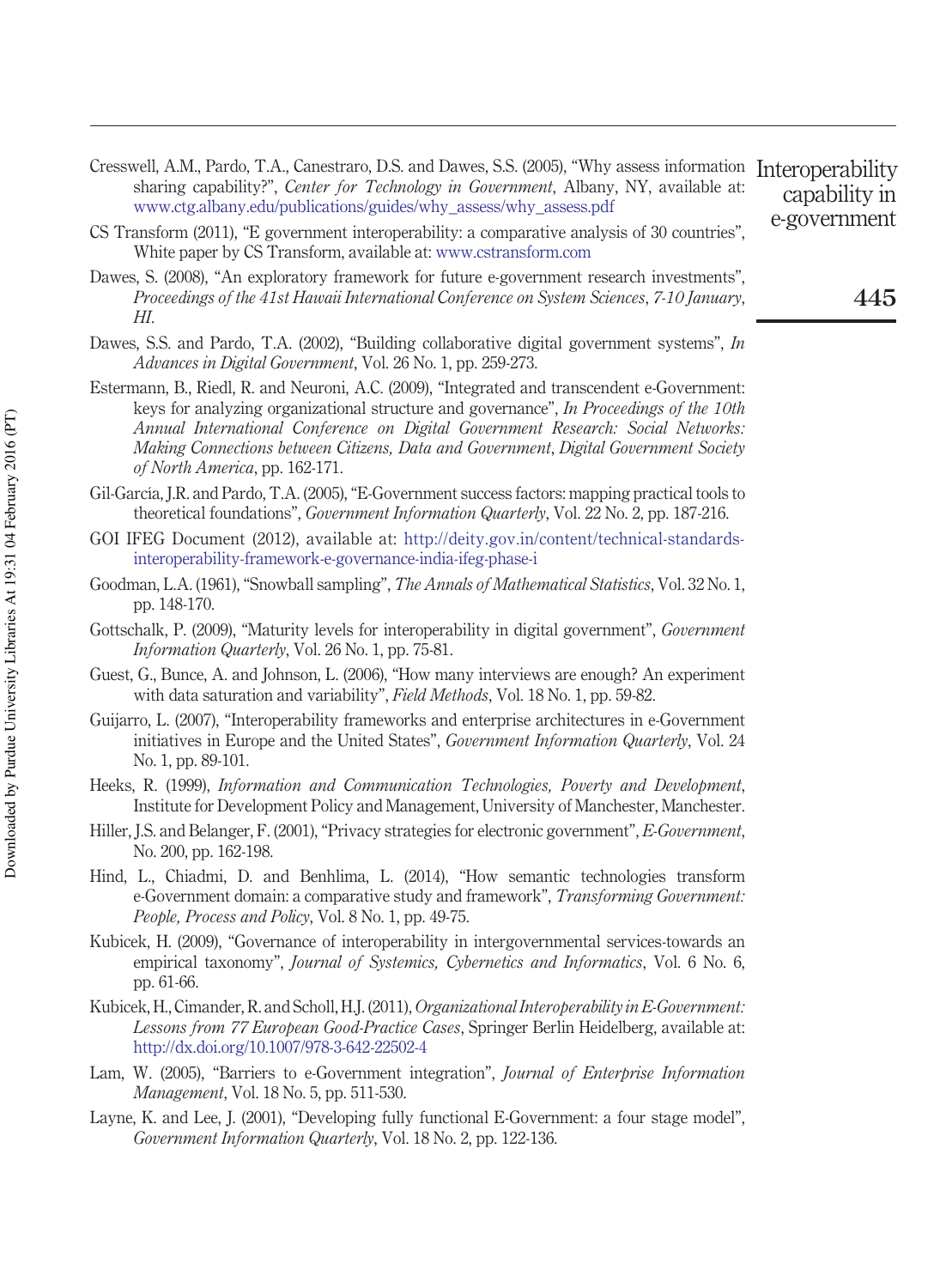| <b>TG</b><br>9,4 | Lee, J. (2010), "10 year retrospect on stage models of e-Government: a qualitative meta-synthesis",<br>Government Information Quarterly, Vol. 27 No. 3, pp. 220-230.                                                                                                                      |
|------------------|-------------------------------------------------------------------------------------------------------------------------------------------------------------------------------------------------------------------------------------------------------------------------------------------|
|                  | Lin, A.C. (1998), "Bridging positivist and interpretivist approaches to qualitative methods", Policy<br><i>Studies Journal, Vol. 26 No. 1, pp. 162-180.</i>                                                                                                                               |
|                  | Marton, F. (1981), "Phenomenography – describing conceptions of the world around us",<br>Instructional Science, Vol. 10 No. 2, pp. 177-200.                                                                                                                                               |
| 446              | Mason, M. (2010), "Sample size and saturation in PhD studies using qualitative interviews", $In$<br>Forum Qualitative Sozialforschung/Forum: Qualitative Social Research, Vol. 11 No. 3.                                                                                                  |
|                  | Mingers, J. (2001), "Combining IT research methods: towards a pluralist methodology",<br><i>Information Systems Research, Vol. 12 No. 3, pp. 240-259.</i>                                                                                                                                 |
|                  | Osteraker, M. (2002), "Phenomenography as a research method in management research",<br>European Academy of Management (EURAM), Stockholm.                                                                                                                                                |
|                  | Otjacques, B., Hitzelberger, P. and Feltz, F. (2007), "Interoperability of e-Government information<br>systems: issues of identification and data sharing", Journal of Management Information<br><i>Systems</i> , Vol. 23 No. 4, pp. 29-51.                                               |
|                  | Pardo, T.A., Nam, T. and Burke, G.B. (2012), "E-government interoperability interaction of policy,<br>management, and technology dimensions", Social Science Computer Review, Vol. 30 No. 1,<br>pp. 7-23.                                                                                 |
|                  | Pardo, T.A. and Tayi, G.K. (2007), "Interorganizational information integration: a key enabler for<br>digital government", Government Information Quarterly, Vol. 24 No. 4, pp. 691-715.                                                                                                  |
|                  | Ray, D., Gulla, U., Dash, S.S. and Gupta, M.P. (2011), "A critical survey of selected government<br>interoperability frameworks", Transforming Government: People, Process and Policy,<br>Vol. 5 No. 2, pp. 114-142.                                                                      |
|                  | Scholl, H.J. and Klischewski, R. (2007), "E-government integration and interoperability: framing<br>the research agenda", International Journal of Public Administration, Vol. 30 No. 8,<br>pp. 889-920.                                                                                  |
|                  | Scholl, H.J., Kubicek, H., Cimander, R. and Klischewski, R. (2012), "Process integration,<br>information sharing, and system interoperation in government: a comparative case<br>analysis", <i>Government Information Quarterly</i> , Vol. 29 No. 3, pp. 313-323.                         |
|                  | Schware, R. (2000), "Information technology and public sector management in developing<br>countries: present status and future prospects", Indian Journal of Public Administration,<br>Vol. 46 No. 3, pp. 411-416.                                                                        |
|                  | Sheffer Corrêa, A., de Assis Mota, A., Toledo Moreira Mota, L. and Luiz Pizzigatti Corrêa, P. (2014),<br>"A fuzzy rule-based system to assess e-Government technical interoperability maturity<br>level", Transforming Government: People, Process and Policy, Vol. 8 No. 3, pp. 335-356. |
|                  | UNDP (2007), "e-Government interoperability: a review of government interoperability<br>frameworks in selected countries", available at: http://regionalcentrebangkok.undp.or.th                                                                                                          |
|                  | United Nationa E Coronmont Survey (9014) "E Coronmont for the Euture We Wort" United                                                                                                                                                                                                      |

- United Nations E-Government Survey (2014), "E-Government for the Future We Want", United Nations Department of Economic and Social Affairs, available at: [http://unpan3.un.org/](http://unpan3.un.org/egovkb/en-us/Reports/UN-E-Government-Survey-2014) [egovkb/en-us/Reports/UN-E-Government-Survey-2014](http://unpan3.un.org/egovkb/en-us/Reports/UN-E-Government-Survey-2014)
- Wadia, J. (2000), "Welcome to digital democracy", *Times Computing*, 22 November, available at: [www.timescomputing.com/20001122/nws1.html](http://www.timescomputing.com/20001122/nws1.html)

#### **Further reading**

Charalabidis, Y., Tschichholz, M. and Hopkirk, A. (2007), "Advancing the eGovernment interoperability framework in European countries: architectures, challenges and